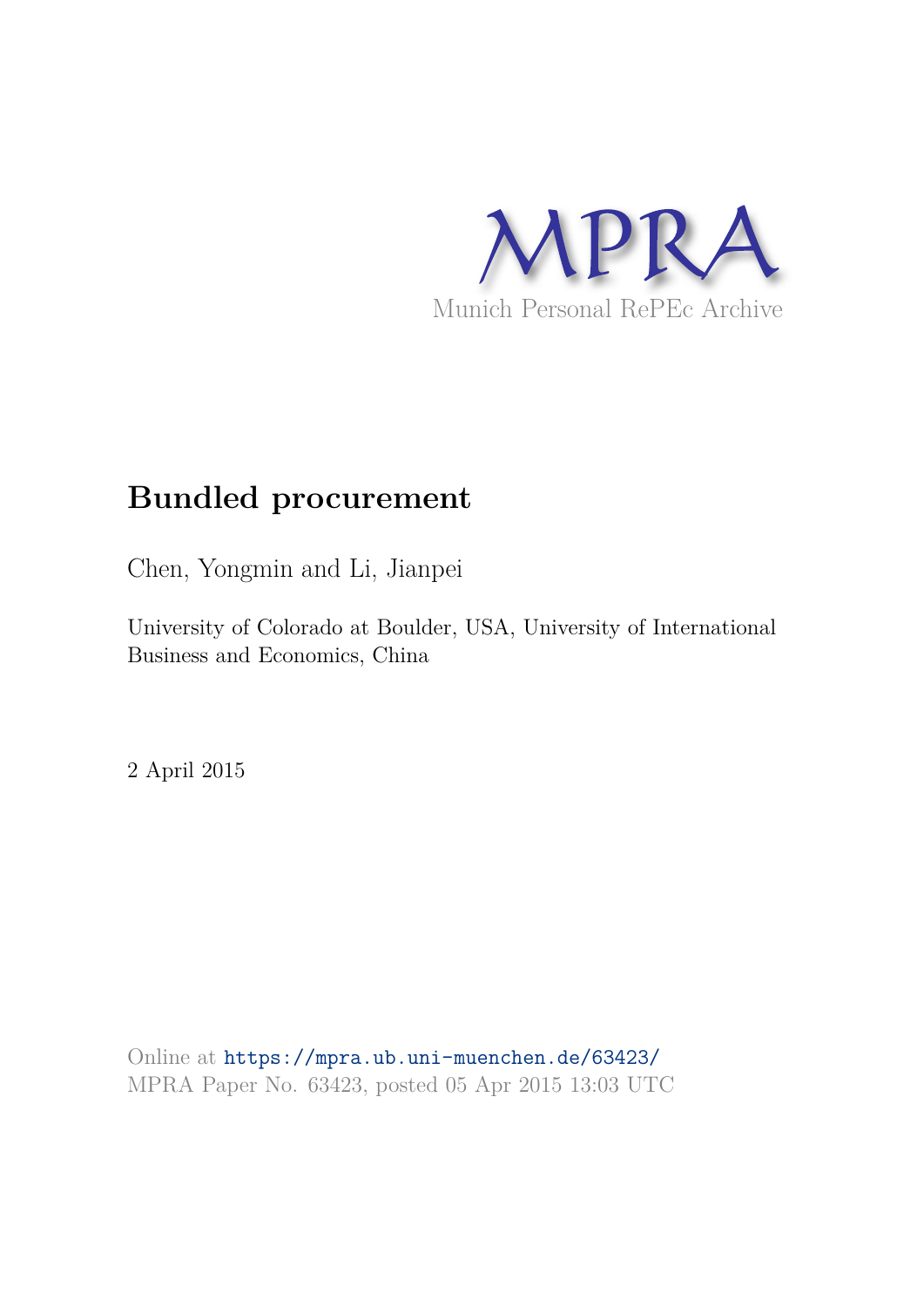# Bundled Procurement

Yongmin Chen<sup>†</sup> Jianpei Li<sup>‡</sup>

April 2, 2015

Abstract. When procuring multiple products from competing firms, a buyer may choose separate purchase, pure bundling, or mixed bundling. We show that pure bundling will generate higher buyer surplus than both separate purchase and mixed bundling, provided that trade for each good is likely to be efficient. Pure bundling is superior because it intensifies the competition between firms by reducing their cost asymmetry. Mixed bundling is inferior because it allows firms to coordinate to the high prices associated with separate purchase. (Pure) bundling is more likely to be selected as a procurement strategy when: (i) the products' values are higher relative to their possible costs, (ii) costs for different goods are more negatively or less positively dependent, or (iii) the cost distribution of each product is more dispersed.

JEL: D21, D44, L24

Keywords: procurement, bundled procurement, separate purchase, bundling, mixed bundling

†University of Colorado at Boulder, USA; Yongmin.Chen@colorado.edu. ‡University of International Business and Economics, China; lijianpei@uibe.edu.cn.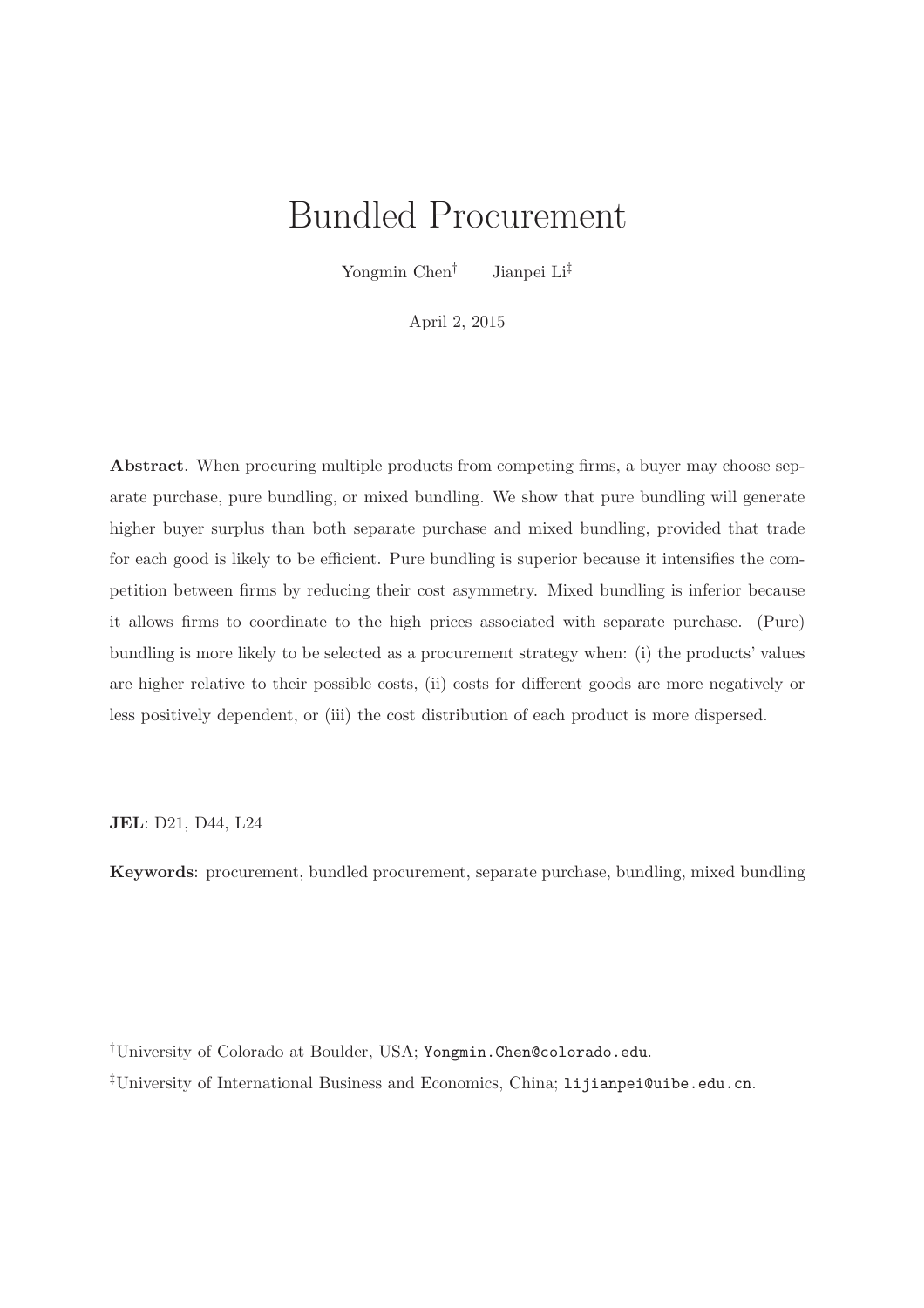#### 1. Introduction

When purchasing multiple products from competing suppliers, what procurement strategy will maximize a buyer's (expected) surplus? This question arises in many economic situations. For example, the buyer could be an individual who desires to have a kitchen and a bathroom renovated, a company that desires to purchase some computers and printers, an airport in need of an elevator and an escalator, or a government agency procuring a group of military equipment. The buyer may solicit competitive bids for each product separately (separate purchase), procure the multiple products as a package through competitive bidding (pure bundling), or solicit competitive bids simultaneously for individual products and for the package (mixed bundling). This paper examines the buyer's choice among these alternative procurement strategies.

Commodity bundling has been studied extensively from the perspective of a multiproduct monopoly seller. Because consumer values are less dispersed for a bundle than for individual goods, pure bundling potentially allows the seller to extract more consumer surplus than separate selling (e.g., Stigler, 1963; Schmalensee, 1984; Fang and Norman, 2006). Mixed bundling, the practice of selling the products both separately and as a bundle, further endows the seller with the ability to price discriminate; consequently, it always weakly—and sometimes strictly—dominates pure bundling and separate selling (e.g., Adam and Yellen, 1976; Long, 1984; McAfee, McMillian, and Whinston, 1989; Chu, Leslie and Sorensen, 2011; Armstrong, 2013; Chen and Riordan, 2013). Surprisingly, there has been no parallel analysis on the desirability of bundling from a monopsony buyer's perspective. Such an analysis could naturally connect the economics of bundled sales and bundled purchases, despite the apparent difference that in the aforementioned literature on bundled sales there is usually no competition among buyers, $<sup>1</sup>$  whereas in procurement the buyer can typically solicit competitive bids from</sup> potential suppliers.<sup>2</sup> As we shall demonstrate, while sharing some common intuition, bundling achieves superiority through different mechanisms in these two different environments, and

<sup>&</sup>lt;sup>1</sup>A seller with multiple objects may also auction the goods to competing buyers, possibly with bundling. Jehiel, Meyer-ter-Vehn, and Moldovanu (2007) shows that the seller will receive higher revenues from mixed bundling auctions than pure bundling and separate auctions.

<sup>&</sup>lt;sup>2</sup>There have been studies of procurement that involve bundling, such as the analysis of split-award auctions (e.g., Anton and Yao, 1989; 1992; Gong, Li and McAfee, 2012), and the comparison of separate tasks and bundled tasks in a sequential procurement setting (Li et al., forthcoming). But the models and the interests in these studies are very different from those in the aforementioned commodity bundling literature.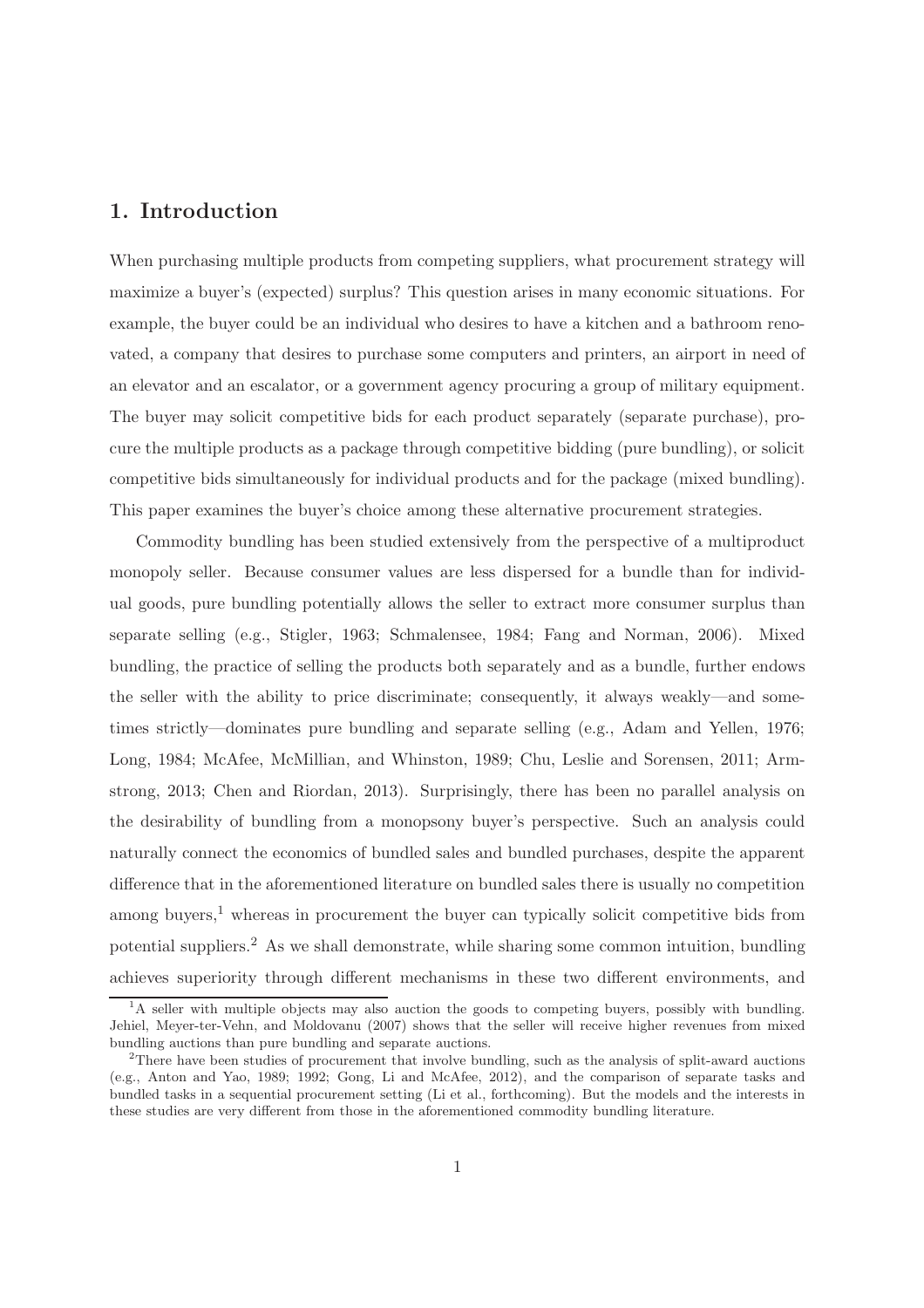stronger results can be obtained, under general conditions, in the procurement context. Strikingly, unlike for a monopoly seller, for a monopsony buyer mixed bundling is strictly dominated by pure bundling whenever separate purchase is.

We consider a setting where a buyer has unit demand for each of two products, for which her values are known to be  $v_x$  and  $v_y$ , respectively. Both products can be produced by two competing firms. Each firm's production costs for the two goods are random draws from some joint probability distribution on support  $[0, \bar{c}]^2$ . We allow the two costs to have any dependence relations except perfect positive dependence, and the joint cost distribution function can take general forms. Firms know the cost realizations but the buyer does not. As in the literature on bundled sales, we assume that the cost of producing two products jointly is equal to the sum of their individual costs, so that there is no complementarity or economies of scope. For ease of exposition, our main model will compare two procurement strategies: separate purchase vs. pure bundling. The model is then extended to include the analysis of mixed bundling. When it causes no confusion, we shall refer to pure bundling simply as bundling.

Our analysis of the main model starts with the base case where the buyer's value for each good is above its highest possible cost (i.e.,  $v_x, v_y \geq \bar{c}$ ), so that trade is always efficient. We show in this case that buyer surplus is always higher under bundling than under separate purchase. The reason for this result is closely related to the "dispersion reduction" idea under bundled sales, but due to a different mechanism that we shall term as the "competition effect": firms' costs are less dispersed for the package than for individual products, motivating them to bid more aggressively for the two goods under bundling than under separate purchase, resulting in lower prices.<sup>3</sup> Notice that this result, invariant with the functional form of the cost distribution, is stronger than its counterpart under bundled sales, where (pure) bundling is sometimes less profitable than separate sales even when trade is always efficient (e.g., Fang and Norman, 2006).

When trade for a good may not be efficient (i.e., at least one of  $v_x$  and  $v_y$  is lower than  $\bar{c}$ ), bundling can reduce buyer surplus for two possible reasons that we shall jointly term as

 $3$ This is closely related to Dana (2012), where heterogenous consumers with different preferences towards competing firms may form a buyer group that is indifferent between the firms, which eliminates product differentiation and reduces equilibrium prices. By comparison, our model has no consumer heterogeneity, and bundling boosts suppliers' competition by reducing their cost asymmetry for the two goods.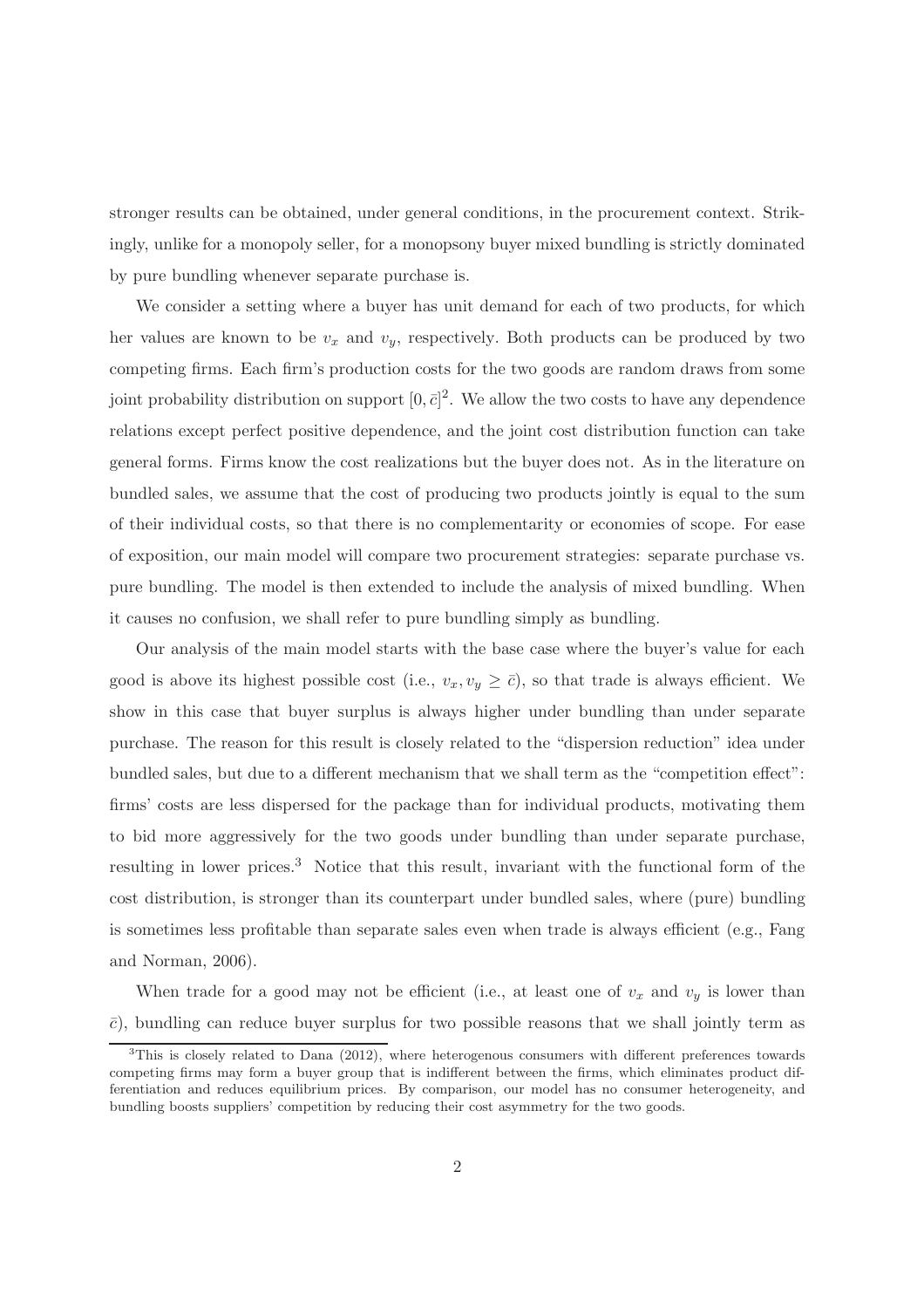the "adverse tying" effect. First, both firms' costs to supply the bundle may exceed the total value of the bundle, even when their costs for one of the goods are lower than its value. This is analogous to the inefficient tying that may occur under bundled sales. Second, both goods will be purchased, but their total price could be lower under separate purchase, because when the value of a good is lower than the maximum of two firms' costs, it can force a lower price bid on this good under separate purchase but not under bundling. This second adverse tying effect is more subtle and arises for bundled procurement but not for bundled sales. We show that the competition effect dominates the adverse tying effect, so that buyer surplus is higher under bundling than under separate purchase, if trade for each good is likely to be efficient (i.e., if each product value is likely to be higher than its cost); and the reverse is true if at least one of the values is sufficiently low.

We further investigate how the bundling advantage, which we define as the change in buyer surplus from separate to bundled purchase (and can thus be negative), may vary with product values and properties of the cost distribution. The literature on bundled sales has focused on the question of when bundling is more profitable than separate sales, leaving it largely unanswered how large the bundling advantage is under general conditions. For bundled procurement, the different structure of the problem enables us to gain more insight on this issue under general cost distributions.

When a product value increases, buyer surplus under both separate and bundled purchases will become higher, and hence the impact of the value increase on the bundling advantage is a priori unclear. We show that when  $v_x + v_y < \bar{c}$ , the bundling advantage *decreases* in the value of one product if the other value is sufficiently low. This is because in this situation there is likely to be adverse tying, the potential loss of which becomes higher as the product value increases. On the other hand, when  $v_x + v_y \geq \bar{c}$ , the bundling advantage *increases* in the value of one product if the other value is relatively high, because in this case as the value increases the competition effect of bundling becomes more pronounced while the adverse tying effect is either reduced or absent. (When  $v_x, v_y \geq \bar{c}$ , the bundling advantage is not affected by a marginal increase in either of the product values.)

On the cost distribution, we consider its properties in two different dimensions: the dependence relations between the two costs and the variance of each cost. For general cost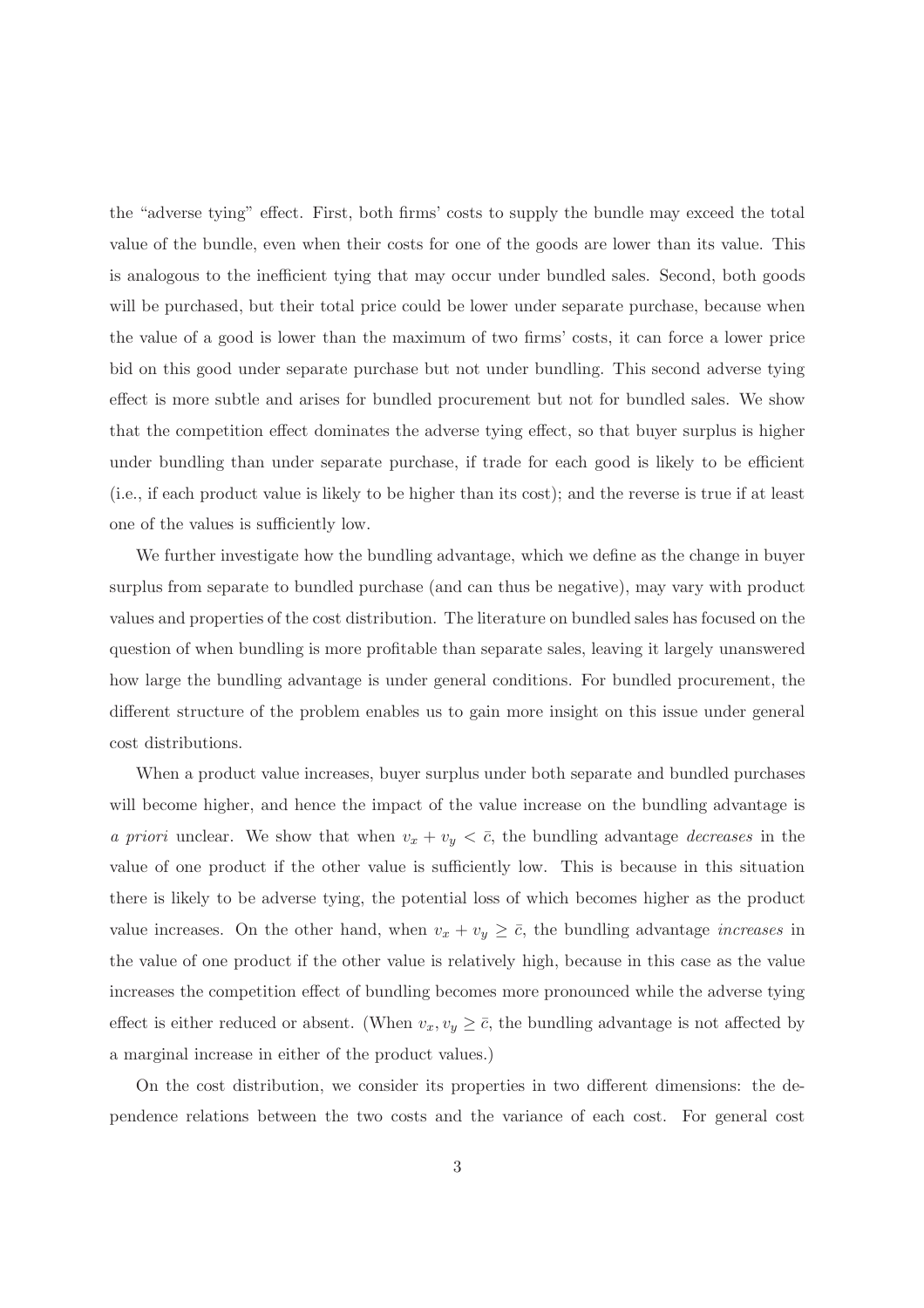distributions satisfying certain conditions, we prove that the buyer's advantage from bundled purchase is higher when the costs for two goods are more negatively or less positively dependent.<sup>4</sup> The effect of the cost variance is more subtle, because a higher variance of one cost will cause more dispersion in the sum of the costs for two goods, and hence soften price competition under both separate and bundled purchases. For classes of joint cost distributions that are formed by the Farlie-Gumbel-Morgenstern (FGM) copula, we find that higher cost variance for each product increases the bundling advantage.

We finally extend our analysis to include the procurement strategy of mixed bundling, where the buyer solicits supply prices both for individual products and for the two goods as a package. In contrast to bundled sales, for bundled purchase we find that mixed bundling can actually generate lower buyer surplus than pure bundling. This is because the procurement prices are determined through competitive bidding by the sellers. When sellers are invited to bid on the price for the two goods as a package, the option for them to also bid on the prices of individual goods changes their strategic interactions, enabling them to coordinate to higher bids for the bundle so that the separate purchase equilibrium becomes an equilibrium outcome, which would make the buyer worse off if she prefers the (pure) bundling outcome to that of separate purchase.<sup>5</sup> In fact, we find that the equilibrium outcome under separate purchase can always be supported as an equilibrium outcome under mixed bundling, and it is also the sellers' Pareto-dominating outcome if there are multiple equilibria under mixed bundling. Hence, mixed bundling is equivalent to separate purchase, provided that suppliers will play their Pareto-dominating equilibrium in the presence of multiple equilibria. This justifies our focus on the comparison of separate purchase with pure bundling.

In the rest of the paper, we formulate our model in section 2. In section 3, we compare buyer surplus under bundling and separate purchase, and explore how the bundling advantage varies with product values. Section 4 investigates how the bundling advantage changes with cost dependence and variance. Mixed bundling is analyzed in section 5, and section 6 concludes.

<sup>&</sup>lt;sup>4</sup>The literature on bundled sales has studied the parallel issue of how the profitability of bundling may vary with the dependence of consumer values, but primarily under specific functional forms of consumer value distributions (e.g., Schmalensee, 1984; Chen and Riordan, 2013).

<sup>&</sup>lt;sup>5</sup>When competing sellers offer bundles to consumers, they may also collectively prefer pure bundling to mixed bundling, but for strategic reasons different from ours. See, for example, Chen (1997), Armstrong and Vickers (2010), and Zhou (2014).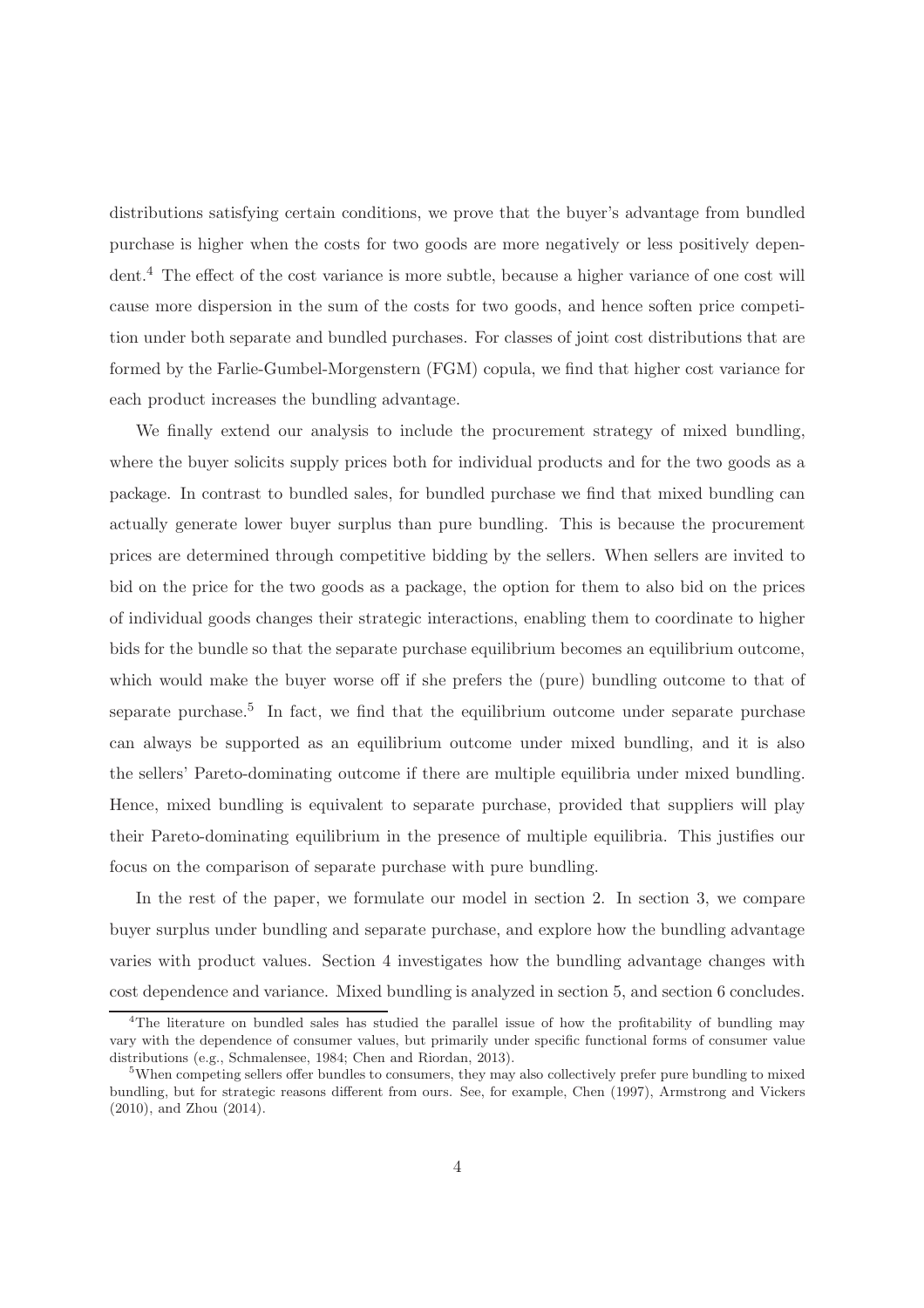### 2. The Model

A buyer demands two products, X and Y , both of which can be produced by two competing firms,  $i = 1, 2$ . The demanded quantity for each product is normalized to 1. A firm's production costs for X and Y are respectively  $c^x$  and  $c^y$ , which are realizations of two random variables with joint distribution  $H(c^x, c^y)$  on  $[0, \bar{c}]^2$ , where  $0 < \bar{c} \leq \infty$ .<sup>6</sup> The marginal distributions of  $c^x$  and  $c^y$  are  $F(\cdot)$  and  $G(\cdot)$ , respectively. We assume that a firm's cost of producing the two products together is  $c^x + c^y$ , which rules out complementarity or economies of scope as explanations for the potential advantage of bundled procurement. The cost realizations are independent across firms.

The buyer values X and Y at  $v_x > 0$  and  $v_y > 0$ , both of which are known constants and will be treated as parameters of the model. The buyer's objective is to maximize her expected surplus, by choosing from the following two procurement strategies:

- Separate purchase (S). The buyer solicits simultaneous bids of separate supply prices for X and for Y.
- Bundling (B). The buyer solicits bids of prices to supply X and Y as a package.<sup>7</sup>

Bids submitted by the firms are the prices at which they are willing to supply the products. The buyer commits to choose the lower bid, and when two bids are the same, the bidder with a lower cost is assumed to be selected (which can be justified by assuming that the lower-cost supplier bids slightly lower), and each bidder has an equal chance to be selected if they have the same cost.

The procurement game proceeds as follows: First, the buyer announces and commits to the procurement strategy. Second, firm *i* learns its cost realization,  $(c_i^x, c_i^y)$  $i_j^y$ , for  $i = 1, 2$ . Each firm's cost realization is known to both firms, but is unknown to the buyer.<sup>8</sup> Third, firms

<sup>&</sup>lt;sup>6</sup>We allow  $H(c^x, c^y)$  to be discontinuous, and thus the assumption that the two costs have common support  $[0, \bar{c}]$  is made without loss of generality.

 ${}^{7}$ In section 5, we further allow the buyer to choose the procurement strategy of Mixed bundling (M), where the buyer solicits supply prices both for individual products and for  $X$  and  $Y$  as a package.

<sup>&</sup>lt;sup>8</sup>If  $v_x$  and  $v_y$  are above  $\bar{c}$ , our results would be the same if we alternatively assume that a firm's cost realization is known only to itself. Then, the buyer could run the bidding as a second-price auction: the firm that bids a lower price to supply a good or a package will win the bidding but be paid the highest bid price, instead of its own bid; and bidding one's true cost is a weakly dominant strategy for the firms.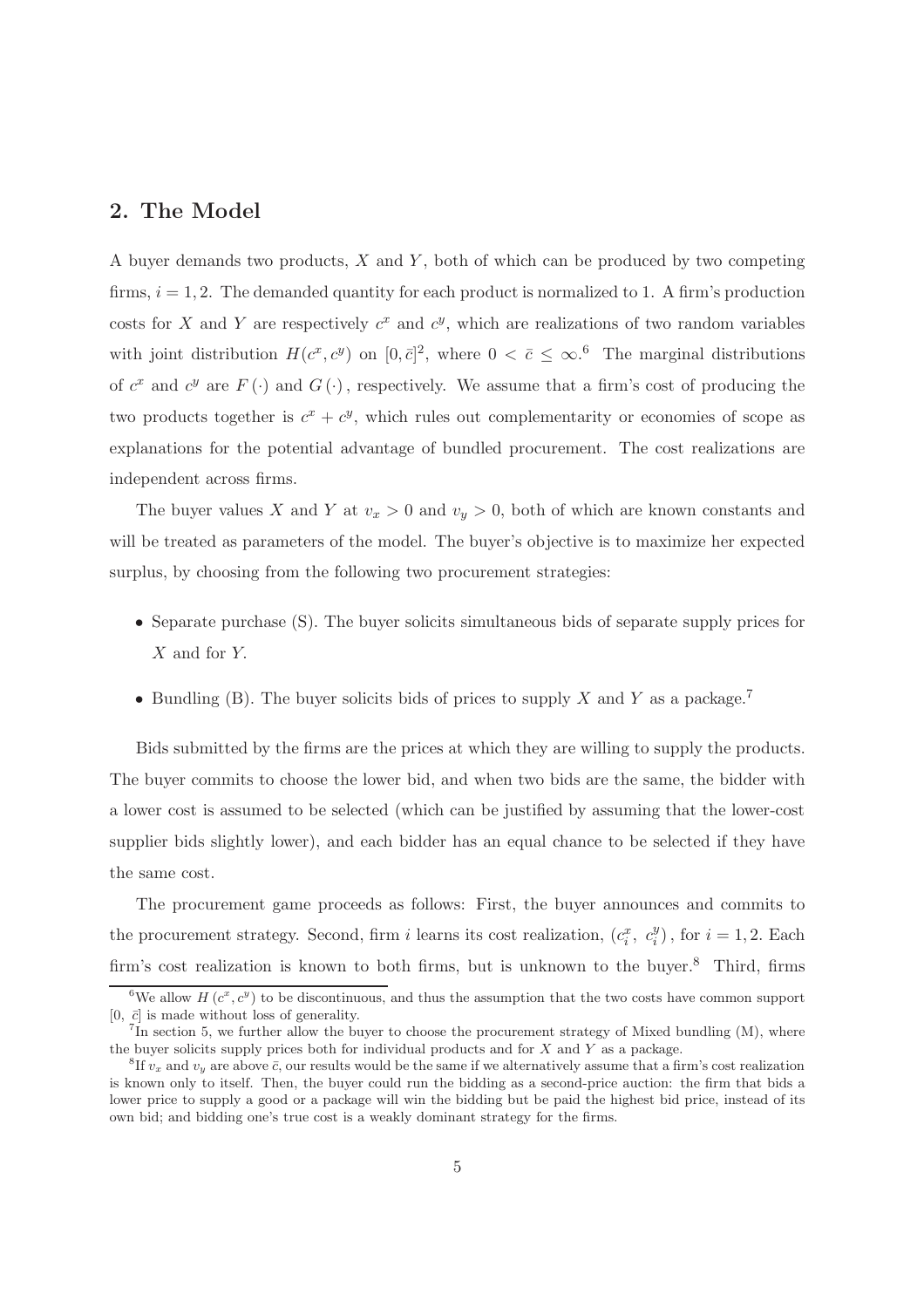simultaneously submit bids corresponding to the procurement strategy chosen by the buyer. Fourth, the buyer selects the winning bidder(s), and payments are made in exchange for the delivery of goods. Following the convention in the literature (e.g., Anton and Yao, 1989), we assume that a supplier will not bid a price that is below its production cost for the item.

We note that since  $(c_1^x, c_1^y)$  $_1^y$ ) and  $(c_2^x, c_2^y)$  $_{2}^{y}$ ) are independent and random draws, they follow joint distribution  $H(c_1^x, c_1^y)$  $_{1}^{y}$ )  $H(c_{2}^{x}, c_{2}^{y})$  $_{2}^{y}$ ).

The relationship between the costs will play an important role in our analysis. Following Nelsen (2006), we have:

**Definition 1** (i)  $c^x$  and  $c^y$  have perfect positive dependence when, for any two random draws  $(c_1^x, c_1^y)$  $_1^y$ ) and  $(c_2^x, c_2^y)$  $\binom{y}{2}$ ,  $c_1^x \geq c_2^x$  if and only if  $c_1^y \geq c_2^y$  $\stackrel{y}{2}$ . (ii)  $c^x$  and  $c^y$  are not perfectly positively dependent if, for any two random draws  $(c_1^x, c_1^y)$  $_1^y$ ) and  $(c_2^x, c_2^y)$  $\binom{y}{2}$ , there is a positive probability that  $c_1^x > c_2^x$  but  $c_1^y < c_2^y$ .

Unless otherwise stated, we assume that  $c^x$  and  $c^y$  are not perfectly positively dependent.<sup>9</sup>

#### 3. Analysis: Separate Purchase vs. Bundling

This section compares buyer surplus under separate purchase (S) and bundling (B). In many situations, the buyer may consider both goods as "must-haves", so that  $v_x \geq \bar{c}$  and  $v_y \geq \bar{c}$ . The analysis of this case is especially simple, and it serves as a useful benchmark. We thus start with this base case, followed by a more general analysis with any product values.

## 3.1 Base Case:  $v_x, v_y \geq \overline{c}$

First, under S, firms simultaneously submit bids for X and for Y. Given a pair of realized costs  $(c_1^x, c_1^y)$  $_1^y$ ) and  $(c_2^x, c_2^y)$  $2<sup>y</sup>$ , the standard logic of Bertrand competition implies that the equilibrium bids for good X and good Y by firm  $i, i = 1, 2$ , will be:

$$
b_i^x = \max\left\{c_1^x, c_2^x\right\}, \quad b_i^y = \max\left\{c_1^y, c_2^y\right\}.
$$
 (1)

<sup>&</sup>lt;sup>9</sup>If  $c^x$  and  $c^y$  were perfectly positively dependent, bundling would have no strategic advantage relative to separate purchase.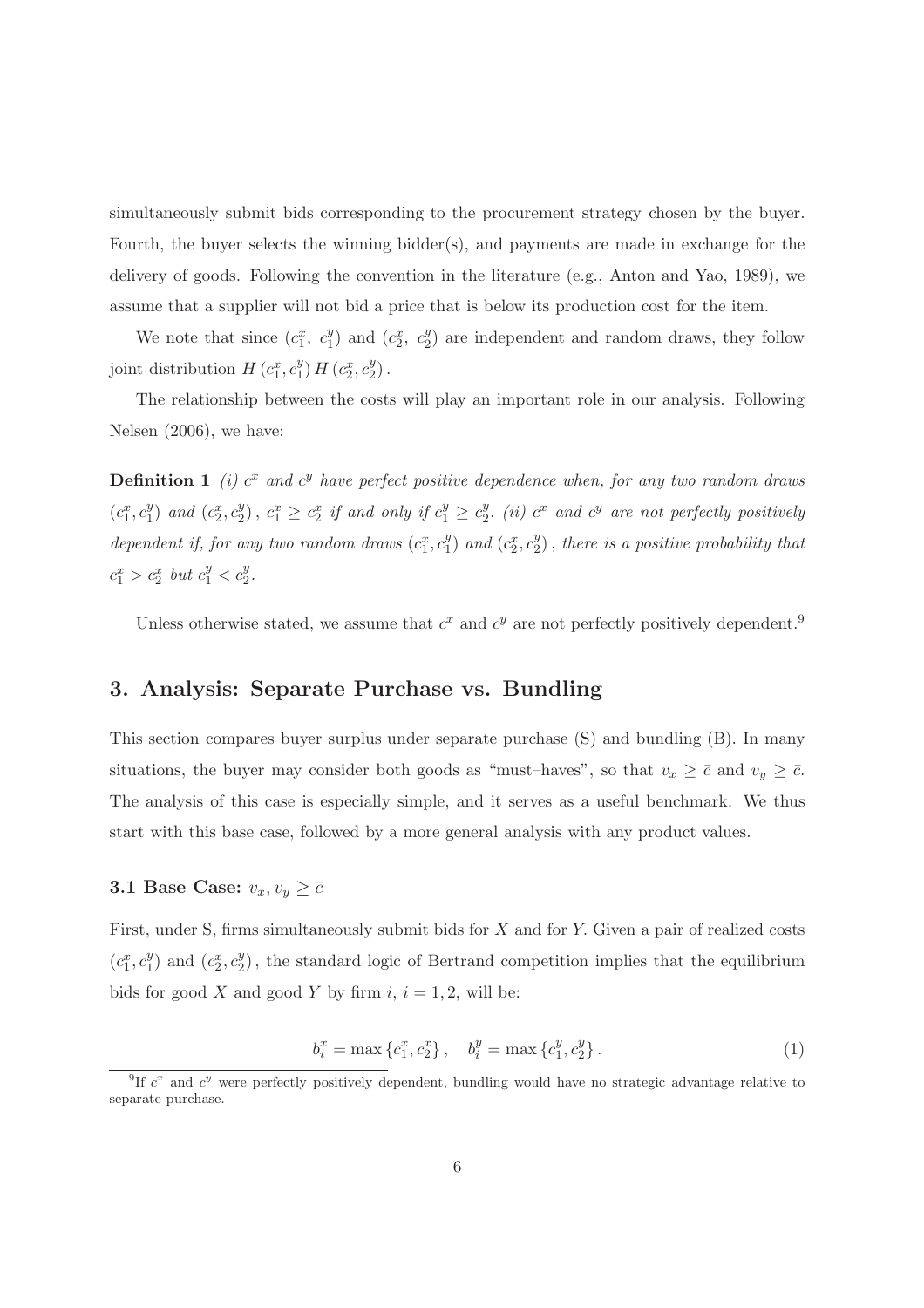Thus, the equilibrium total price for the two products under the specific cost realization is

$$
t^{S} = \max \left\{ c_{1}^{x}, c_{2}^{x} \right\} + \max \left\{ c_{1}^{y}, c_{2}^{y} \right\}.
$$
 (2)

The expected total procurement price for the buyer is:

$$
T^{S} = E[t^{S}] = \int_{[0,\bar{c}]^{2}} \left[ \max \left\{ c_{1}^{x}, c_{2}^{x} \right\} + \max \left\{ c_{1}^{y}, c_{2}^{y} \right\} \right] d \left[ H \left( c_{1}^{x}, c_{1}^{y} \right) H \left( c_{2}^{x}, c_{2}^{y} \right) \right]. \tag{3}
$$

Next, under B, the suppliers simultaneously submit bids for  $X$  and  $Y$  as a package. Given a pair of realized costs  $(c_1^x, c_1^y)$  $_1^y$ ) and  $(c_2^x, c_2^y)$  $_{2}^{y}$ , the standard logic of Bertrand competition implies that the equilibrium bid for the package by firm  $i, i = 1, 2$ , will be:

$$
b_i^{xy} = \max \left\{ c_1^x + c_1^y, c_2^x + c_2^y \right\}.
$$
\n<sup>(4)</sup>

Hence, the equilibrium price for the package given the cost realization is

$$
t^B = \max \left\{ c_1^x + c_2^y, c_2^x + c_2^y \right\}.
$$
\n<sup>(5)</sup>

The expected equilibrium price for the package is

$$
T^{B} = E[t^{B}] = \int_{[0,\bar{c}]^{2}} \max \left\{ c_{1}^{x} + c_{2}^{y}, c_{2}^{x} + c_{2}^{y} \right\} d\left[ H\left(c_{1}^{x}, c_{1}^{y}\right) H\left(c_{2}^{x}, c_{2}^{y}\right) \right]. \tag{6}
$$

Denoting the buyer's expected surplus under S and under B by  $W^S$  and  $W^B$ , respectively. Since  $v_x \geq \bar{c}$  and  $v_y \geq \bar{c}$ , we have

$$
W^{B} - W^{S} = [v_x + v_y - T^{B}] - [v_x + v_y - T^{S}] = T^{S} - T^{B}.
$$
\n(7)

Hence, the buyer's (expected) surplus is higher under B than under S if and only if the (expected) total procurement price for the two goods is lower under B. We have:

**Proposition 1** Assume  $v_x \geq \bar{c}$  and  $v_y \geq \bar{c}$ . Then  $W^B > W^S$ . That is, the buyer achieves higher expected surplus from bundling than from separate purchase.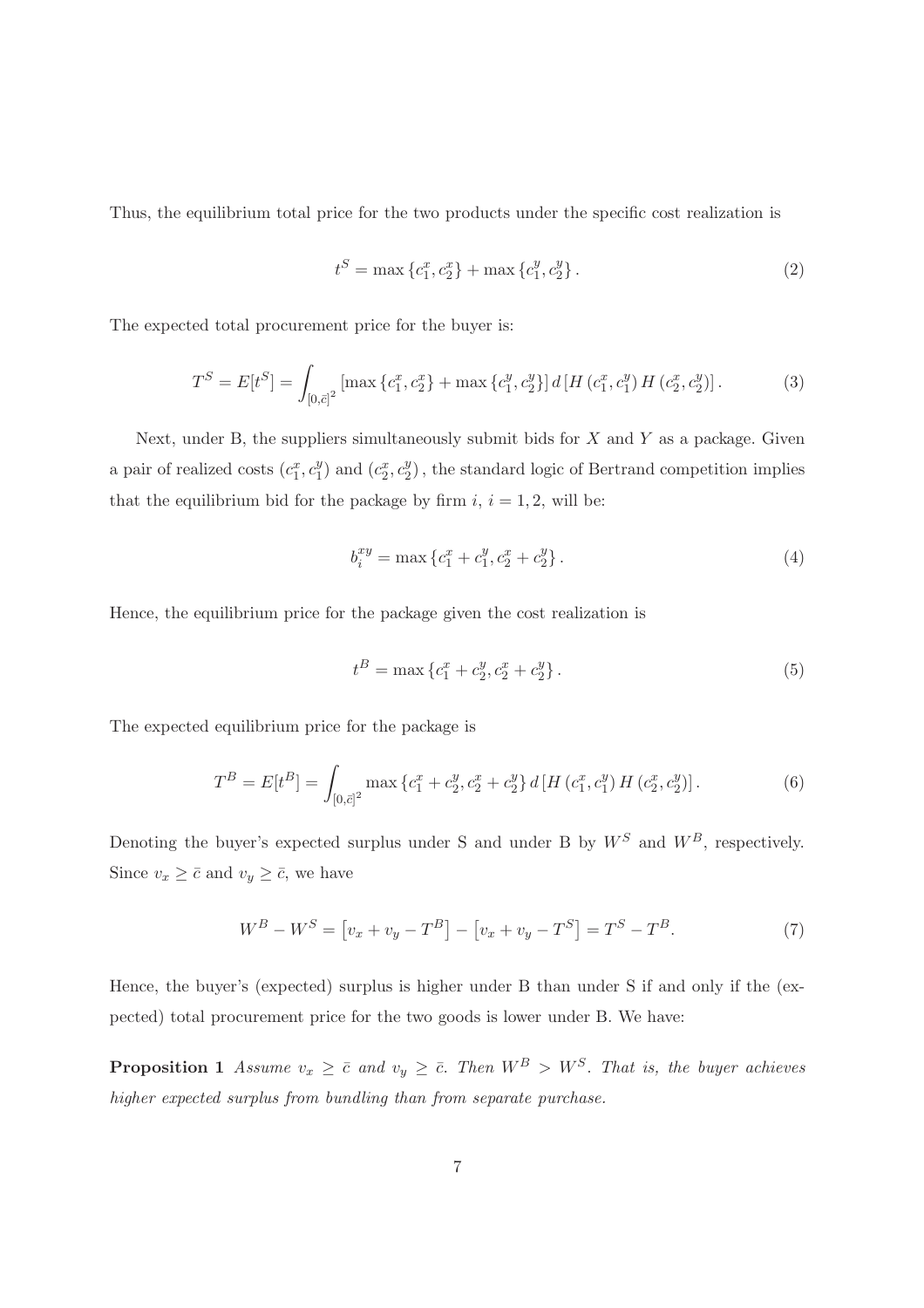**Proof.** From (7), it suffices to show  $T^S > T^B$ . For every pair of cost realizations  $(c_1^x, c_1^y)$  $_{1}^{y}$ ) and  $(c_2^x, c_2^y)$  $_{2}^{y}),$  we have

$$
t^{S} = \max\{c_{1}^{x}, c_{2}^{x}\} + \max\{c_{1}^{y}, c_{2}^{y}\}\
$$
  
\n
$$
\begin{cases}\n> \max\{c_{1}^{x} + c_{1}^{y}, c_{2}^{x} + c_{2}^{y}\} = t^{B} & if \quad c_{1}^{x} \ge c_{2}^{x} \text{ but } c_{1}^{y} < c_{2}^{y} \text{ or if } c_{1}^{x} < c_{2}^{x} \text{ but } c_{1}^{y} \ge c_{2}^{y} \\
= \max\{c_{1}^{x} + c_{1}^{y}, c_{2}^{x} + c_{2}^{y}\} = t^{B} & otherwise\n\end{cases}
$$

.

Thus,  $t^S \geq t^B$ , and

$$
T^{S} - T^{B}
$$
\n
$$
= \int_{\substack{c_{1}^{x} \ge c_{2}^{x}, c_{1}^{y} < c_{2}^{y}; \\ c_{1}^{x} < c_{2}^{x}, c_{1}^{y} \ge c_{2}^{y}}} \left[ \max \left\{ c_{1}^{x}, c_{2}^{x} \right\} + \max \left\{ c_{1}^{y}, c_{2}^{y} \right\} - \max \left\{ c_{1}^{x} + c_{1}^{y}, c_{2}^{x} + c_{2}^{y} \right\} \right] d \left[ H \left( c_{1}^{x}, c_{1}^{y} \right) H \left( c_{2}^{x}, c_{2}^{y} \right) \right]
$$
\n
$$
> 0,
$$

where the inequality holds because, by assumption,  $c^x$  and  $c^y$  are not perfectly positively dependent.

Bundling reduces cost dispersion, making the firms' costs for the two goods less asymmetric. As a result, firms compete more aggressively to supply the two goods under bundling than under separate purchase. When  $v_x, v_y \geq \bar{c}$ , the realized costs will always be lower than product values, and hence the intensified competition under bundling will lead to lower expected total price for the two goods, and hence also to higher buyer surplus.

If  $v_x$  or  $v_y$  is lower than  $\bar{c}$ , it's possible that the price for two goods is lower under separate purchase, because a product value lower than the realized cost can force the firm to lower its price under separate purchase. For example, suppose  $v_x = 8$ ,  $v_y = 13$ ,  $c_1^x = 8 < c_2^x = 12$ , and  $c_1^y = 12 > c_2^y = 10$ . Then the equilibrium price for two goods is 21 under bundling but is 20 under separate purchase. The next subsection analyses this general case.

#### 3.2 General Analysis with Any Product Values

We now consider the general case where  $v_x$  and  $v_y$  may be lower than  $\bar{c}$ , to compare broadly the buyer's surplus under S and B, and to explore how the buyer's potential advantage from bundling may vary with her valuations for the products. For convenience, this section assumes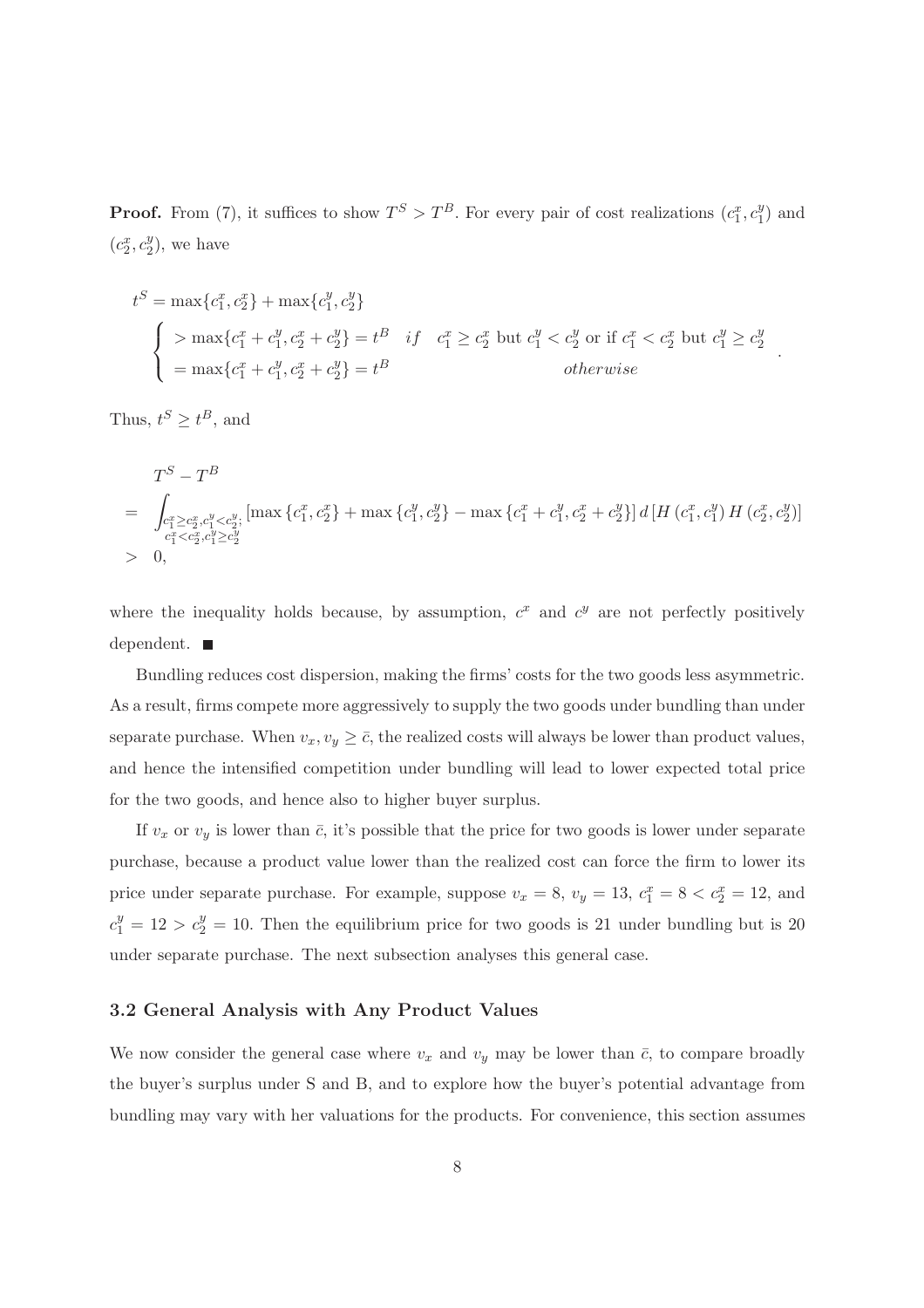the costs admit joint density  $h(c^x, c^y) > 0$  on  $[0, \bar{c}]^2$ . Define

$$
z_x \equiv \max \{c_1^x, c_2^x\}; \qquad z_y \equiv \max \{c_1^y, c_2^y\}. \tag{8}
$$

Then,  $(z_x, z_y)$  is the first order statistic of the sample  $\{(c_1^x, c_1^y)$  $_1^y), (c_2^x, c_2^y)$  $\{20\}$ , and the joint distribution of  $(z_x, z_y)$  is

$$
H_{(1)}(z_x, z_y) = \Pr(c_1^x \le z_x, c_1^y \le z_y) \Pr(c_2^x \le z_x, c_2^y \le z_y)
$$
  
= 
$$
[H(z_x, z_y)]^2, \text{ for } (z_x, z_y) \in [0, \bar{c}].
$$

The marginal distributions of  $z_x$  and  $z_y$  are

$$
F_{(1)}(z_x) = [F(z_x)]^2, \qquad G_{(1)}(z_y) = [G(z_y)]^2.
$$
 (9)

Define  $\sigma \equiv c^x + c^y$ , which has cdf

$$
L(\sigma) = \Pr(c^x + c^y \le \sigma) = \int_0^{\sigma} \int_0^{\bar{c}} h(c^x, t - c^x) d c^x dt \qquad (10)
$$

on  $[0, 2\bar{c}]$ . Then,

$$
z \equiv \max \left\{ c_1^x + c_1^y, c_2^x + c_2^y \right\} \tag{11}
$$

has cdf  $L^2(z)$  on  $[0, 2\bar{c}]$ .

Under S, given a pair of realized costs  $(c_1^x, c_1^y)$  $_1^y$ ) and  $(c_2^x, c_2^y)$  $2^y$ , for  $i = 1, 2; j \neq i$ , since  $v_x$  and  $v_y$  may be lower than  $c_i$  now, the equilibrium bids of firm  $i$  become:

$$
b_i^x = \max\left\{c_i^x, \min\left\{v_x, c_j^x\right\}\right\}, \quad b_i^y = \max\left\{c_i^y, \min\left\{v_y, c_j^y\right\}\right\}.
$$
 (12)

It follows that the equilibrium prices for  $X$  and  $Y$  are respectively:

$$
b^{x} = \min\left\{\max\left\{v_{x}, \min\left\{c_{1}^{x}, c_{2}^{x}\right\}\right\}, \ z_{x}\right\}, \quad b^{y} = \min\left\{\max\left\{v_{y}, \min\left\{c_{1}^{y}, c_{2}^{y}\right\}\right\}, z_{y}\right\},\tag{13}
$$

and hence we have the result below: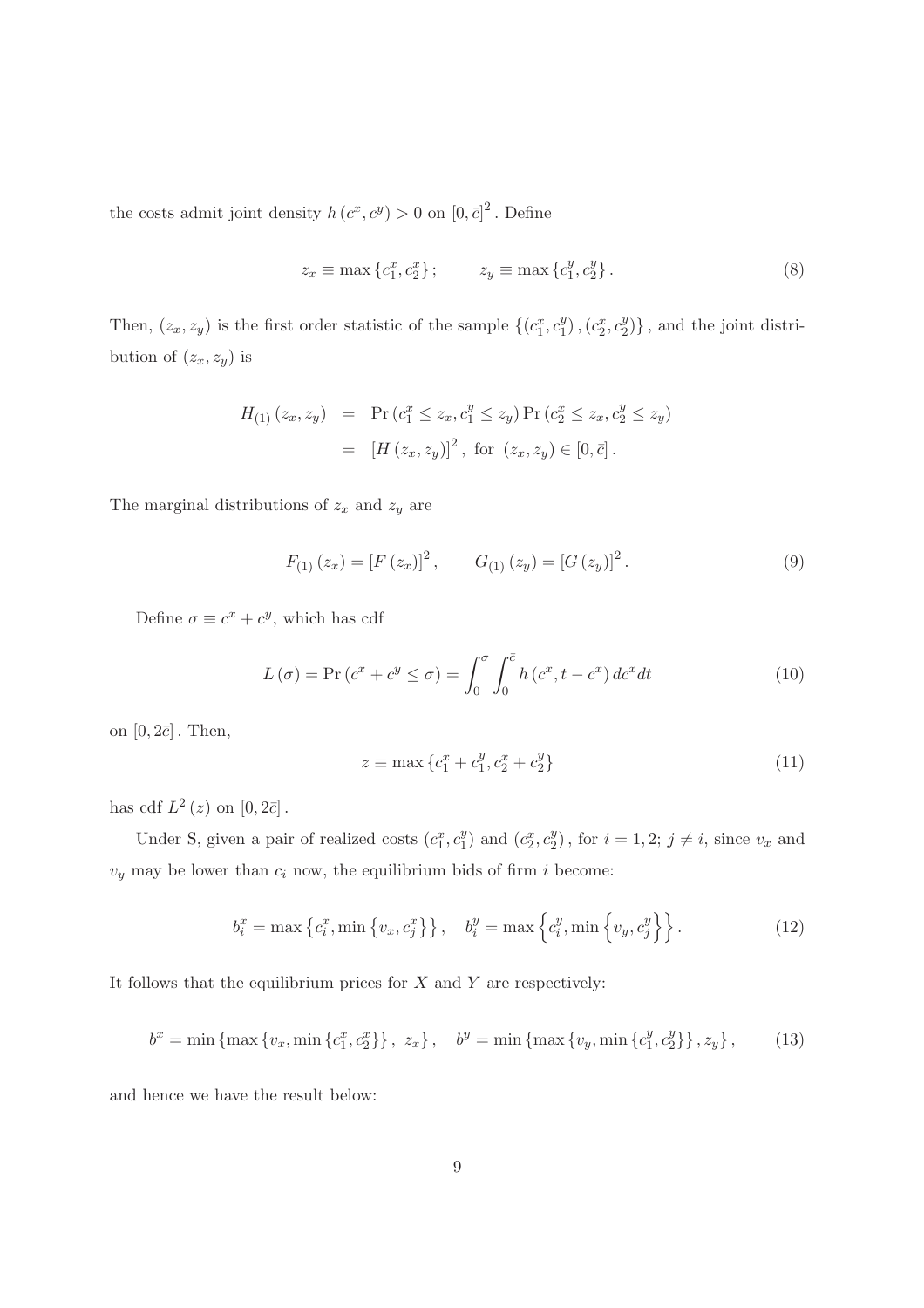Lemma 1 (Separate Purchase Outcome.) For cost realizations  $(c_1^x, c_1^y)$  $_1^y$ ) and  $(c_2^x, c_2^y)$  $_{2}^{y}), the$ equilibrium outcome under separate purchase is: (i) if  $v_k \ge \min\{c_1^k, c_2^k\}$  for  $k = x, y$ , the firm with the lower production cost for k supplies product k at price equal to  $min\{v_k, z_k\}$ ; (ii) if  $v_k < \min\{c_1^k, c_2^k\}$  for  $k = x, y$ , the buyer does not purchase product k.

If the realized  $z_x \leq v_x$ , then  $z_x$  is the equilibrium bid price for supplying good X, in which case the buyer's surplus from purchasing X is  $v_x - z_x$ . If  $z_x > v_x$ , then the equilibrium bid price will be  $\max\{v_x, \min\{c_1^x, c_2^x\}\}\$ , in which case the buyer's surplus from purchasing X is zero. Therefore, the buyer can have a positive surplus from purchasing X only if  $v_x > z_x$ . Similarly, the buyer can have a positive surplus from purchasing Y only if  $v_y > z_y$ . It follows that the buyer's expected surplus under S is

$$
W^{S} = \int_{0}^{v_{x}} (v_{x} - z_{x}) dF^{2}(z_{x}) + \int_{0}^{v_{y}} (v_{y} - z_{y}) dG^{2}(z_{y})
$$
  
= 
$$
\int_{0}^{v_{x}} F^{2}(z_{x}) dz_{x} + \int_{0}^{v_{y}} G^{2}(z_{y}) dz_{y}.
$$
 (14)

Under B, given a pair of realized costs  $(c_1^x, c_1^y)$  $_1^y$ ) and  $(c_2^x, c_2^y)$  $2^y$ , for  $i = 1, 2; j \neq i$ , the equilibrium bid of firm  $i$  now becomes:

$$
b_i^{xy} = \max \left\{ c_i^x + c_i^y, \min \left\{ v_x + v_y, c_j^x + c_j^y \right\} \right\}.
$$
 (15)

We thus immediately have the following:

Lemma 2 (Bundling Outcome) For cost realizations  $(c_1^x, c_1^y)$  $_1^y$ ) and  $(c_2^x, c_2^y)$  $2^y$ ), the equilibrium outcome under bundling is: (i) if  $v_x + v_y \ge \min\{c_1^x + c_1^y\}$  $c_1^y$ ,  $c_2^x + c_2^y$  $\binom{y}{2}$ , the firm with the lower production cost for the package supplies both products at price equal to  $min{v_x + v_y, z}$ ; (ii) if  $v_x + v_y < \min\{c_1^x + c_1^y\}$  $c_1^y$ ,  $c_2^x + c_2^y$  $2<sup>y</sup>$ , the buyer does not purchase the package.

By the same logic as under S, the buyer's expected surplus under B is

$$
W^{B} = \int_{0}^{v_x + v_y} (v_x + v_y - z) dL^{2}(z) = \int_{0}^{v_x + v_y} L^{2}(z) dz.
$$
 (16)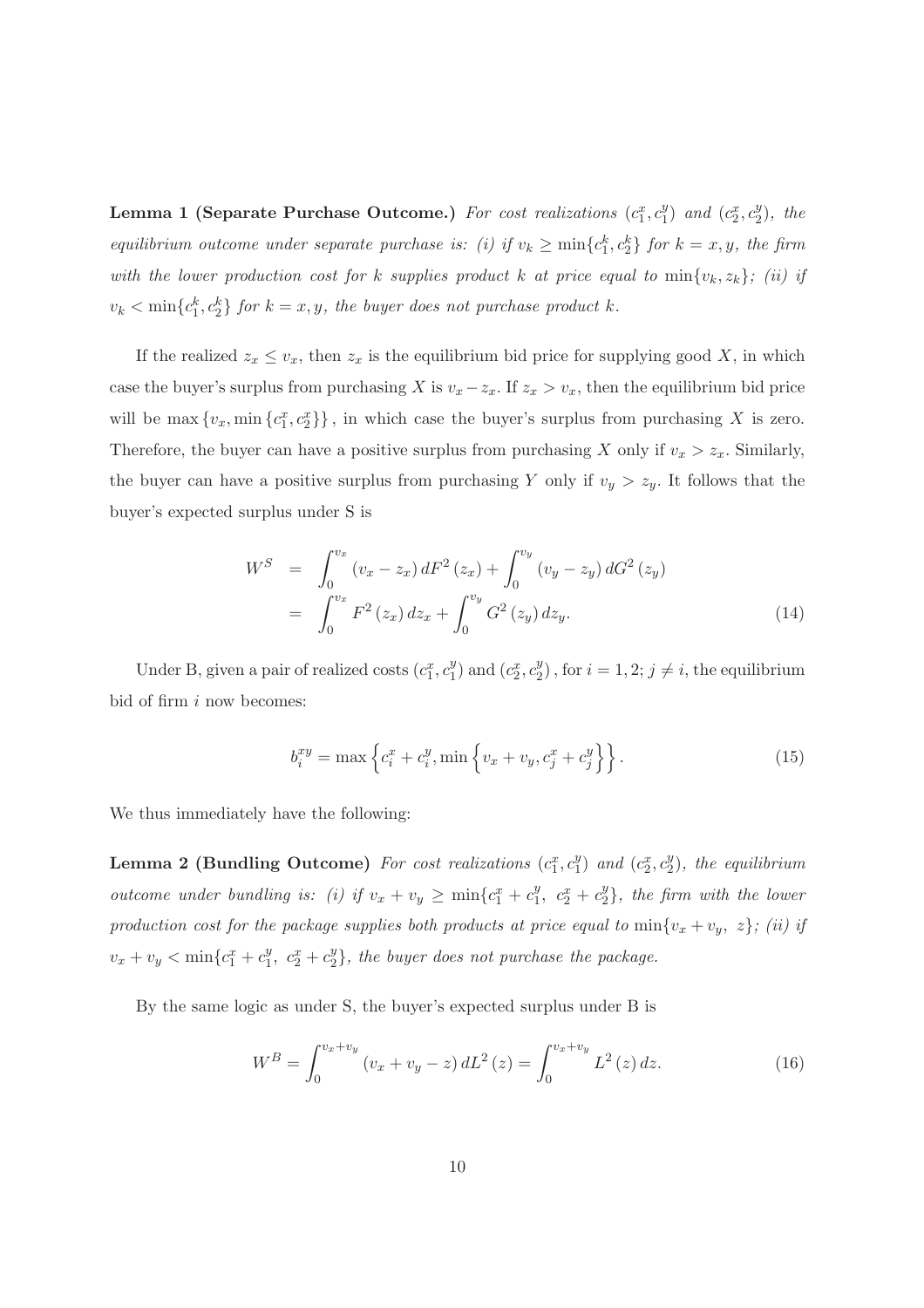Therefore:

$$
\frac{\partial W^S}{\partial v_x} = \begin{cases} F^2(v_x) & \text{if} \quad v_x \le \bar{c} \\ 1 & \text{if} \quad v_x > \bar{c} \end{cases}; \frac{\partial W^S}{\partial v_y} = \begin{cases} G^2(v_y) & \text{if} \quad v_y \le \bar{c} \\ 1 & \text{if} \quad v_y > \bar{c} \end{cases}, \tag{17}
$$

$$
\frac{\partial W^B}{\partial v_x} = \frac{\partial W^B}{\partial v_x} = \begin{cases} L^2 \left( v_x + v_y \right) & \text{if} \quad v_x + v_y \le 2\bar{c} \\ 1 & \text{if} \quad v_x + v_y > 2\bar{c} \end{cases} \tag{18}
$$

Define the bundling advantage as the change in the buyer's expected surplus from S to B:

$$
\Delta W = W^B - W^S. \tag{19}
$$

We next state our general result concerning when bundled procurement may yield higher or lower surplus to the buyer than separate purchase, and how the bundling advantage may vary with her valuations for the products.

**Theorem 1** (i) There exist  $\mu_1$  and  $\mu_2$ , with  $0 < \mu_1 \leq \mu_2 < \overline{c}$ , such that  $W^B > W^S$  if  $v_x, v_y > \mu_2$  but  $W^B < W^S$  if  $v_x < \mu_1$  or  $v_y < \mu_1$ . (ii) For  $k = x, y \neq l$ , when  $v_x + v_y < \bar{c}$ ,  $\Delta W$ decreases in  $v_k$  if  $v_l \leq \delta_1$  for some sufficiently small  $\delta_1 > 0$ ; when  $v_x + v_y \geq \overline{c}$ ,  $\Delta W$  increases in  $v_k$  if  $v_k < \bar{c}$  and  $v_l \geq \delta_2$  for some  $\delta_2$   $( $\bar{c}$ ) sufficiently close to  $\bar{c}$ .$ 

Part (i) of Theorem 1 states that, as long as both product values are not much below  $\bar{c}$ , the buyer's surplus is higher under bundling than under separate purchase; however, if at least one of the values is low enough, then the buyer is better off with separate purchase. This generalizes the result in Proposition 1, which covers the case of both product values being above  $\bar{c}$  (so that the buyer always purchases both products). In that base case, the buyer always prefers B to S, because bundling reduces the cost asymmetry between sellers and intensifies their competition, which leads to lower price. When product values are smaller than  $\bar{c}$ , bundling no longer necessarily leads to lower prices than separate purchase, and the buyer may be better off to purchase only one product when the other product's realized cost exceeds its value. Thus, bundling involves a trade off between the gain from intensified competition and the loss from potential adverse tying. We find that the competition effect dominates when values are relatively high (but both can be lower than  $\bar{c}$ ), while the adverse tying effect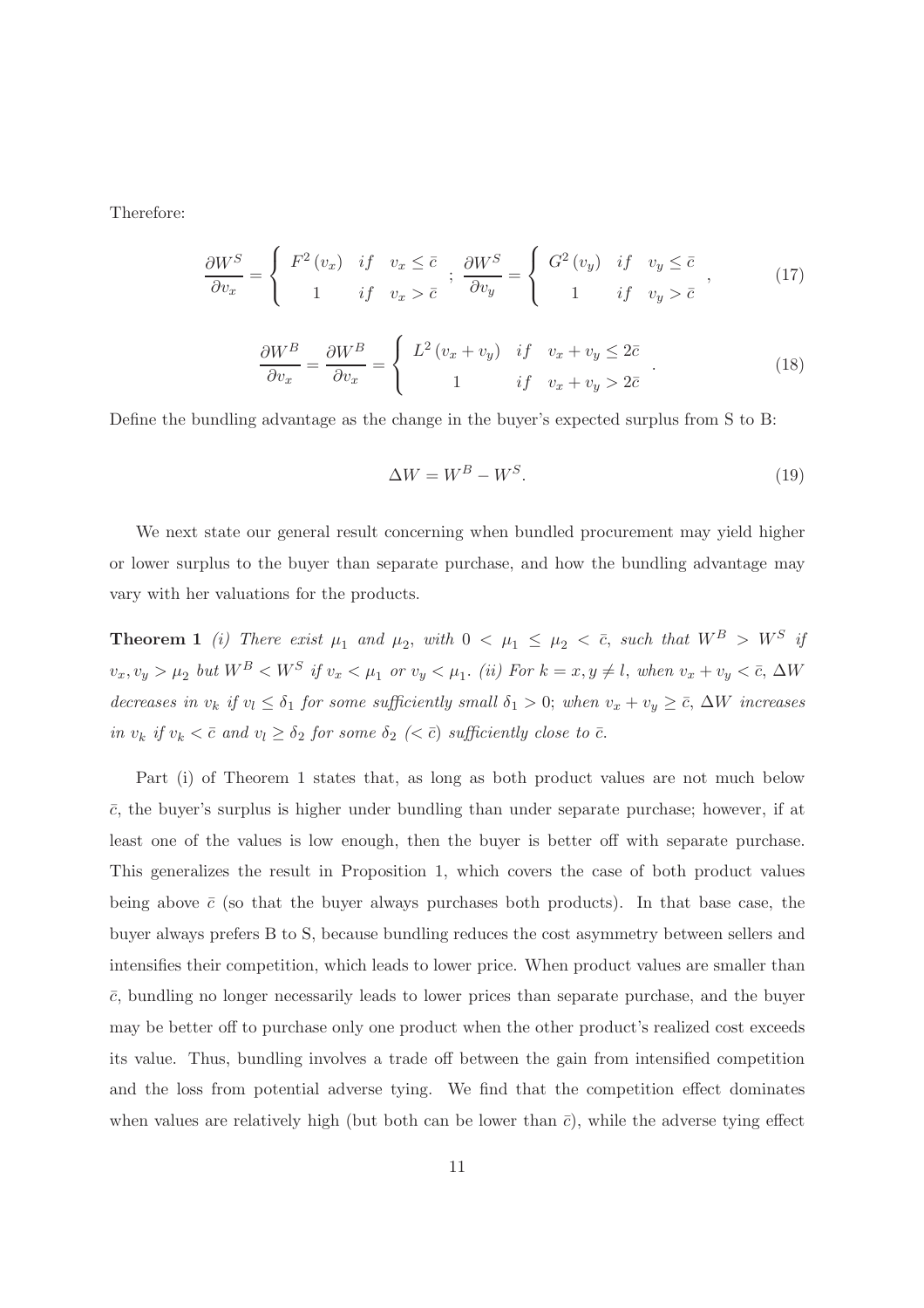dominates when at least one value is sufficiently low.

Part (ii) of Theorem 1 shows how the bundling advantage,  $\Delta W$ , may vary with product values. When  $v_x + v_y < \bar{c}$ , if one value is sufficiently low, then  $\Delta W$  decreases as the other value rises, because the potential loss from adverse tying becomes more severe. When  $v_x + v_y \ge \overline{c}$ ,  $\Delta W$  increases in a value when the other value is relatively high, because in this case as the value increases, the adverse tying effect is either reduced or absent, whereas the competition advantage under bundling increases. Notice that when both  $v_x \geq \bar{c}$  and  $v_y \geq \bar{c}$ , a marginal increase in  $v_x$  or  $v_y$  will have no impact on  $\Delta W$ .

The proof strategy for Theorem 1 is as follows. While  $W^B$  and  $W^S$  are difficult to compare directly, it turns out that their rates of change (i.e., partial derivatives) with respect to  $v_x$  or  $v_y$  can be compared relatively easily. We thus first examine how  $\Delta W \equiv W^B - W^S$  may vary with  $v_x$  and  $v_y$ . We then compare  $W^B$  and  $W^S$  by using the facts that  $\Delta W|_{v_x=v_y=0}=0$  and, from Proposition 1,  $\Delta W|_{v_x,v_y \geq \bar{c}} > 0$ .

Specifically, we prove Theorem 1 by establishing two claims below. Claim 1 considers the case of  $v_x + v_y < \bar{c}$ , where we show that  $\Delta W$  decreases in  $v_k$  when  $v_l$  is sufficiently small, and hence, starting from  $v_x = v_y = 0$ ,  $\Delta W$  is initially negative. The case of  $v_x + v_y \geq \overline{c}$  is considered in Claim 2.

**Claim 1** Suppose that  $v_x + v_y < \bar{c}$ . Then, for  $k = x, y \neq l$  and for any given  $v_k$ ,  $\frac{\partial \Delta W}{\partial v_k}$  $\frac{\partial \Delta W}{\partial v_k} < 0$  if  $v_l \leq \delta_1$  for some sufficiently small  $\delta_1 > 0$ . Furthermore, there exists some  $\mu_1 \in (0, \bar{c})$  such that  $\Delta W < 0$  when  $v_x, v_y \leq \mu_1$ .

**Proof.** When  $v_x + v_y < \bar{c}$ ,

$$
L(v_x + v_y) = \Pr(c^x + c^y \le v_x + v_y) = F(v_x) - \int_0^{v_x} \int_{v_x + v_y - c^x}^{\overline{c}} dH(c^x, c^y) + \int_0^{v_y} \int_{v_x}^{v_x + v_y - c^y} dH(c^x, c^y).
$$

Thus, from (17) and (18),

$$
\frac{\partial \Delta W}{\partial v_x} = L^2 (v_x + v_y) - F^2 (v_x) = [L (v_x + v_y) + F (v_x)] [L (v_x + v_y) - F (v_x)].
$$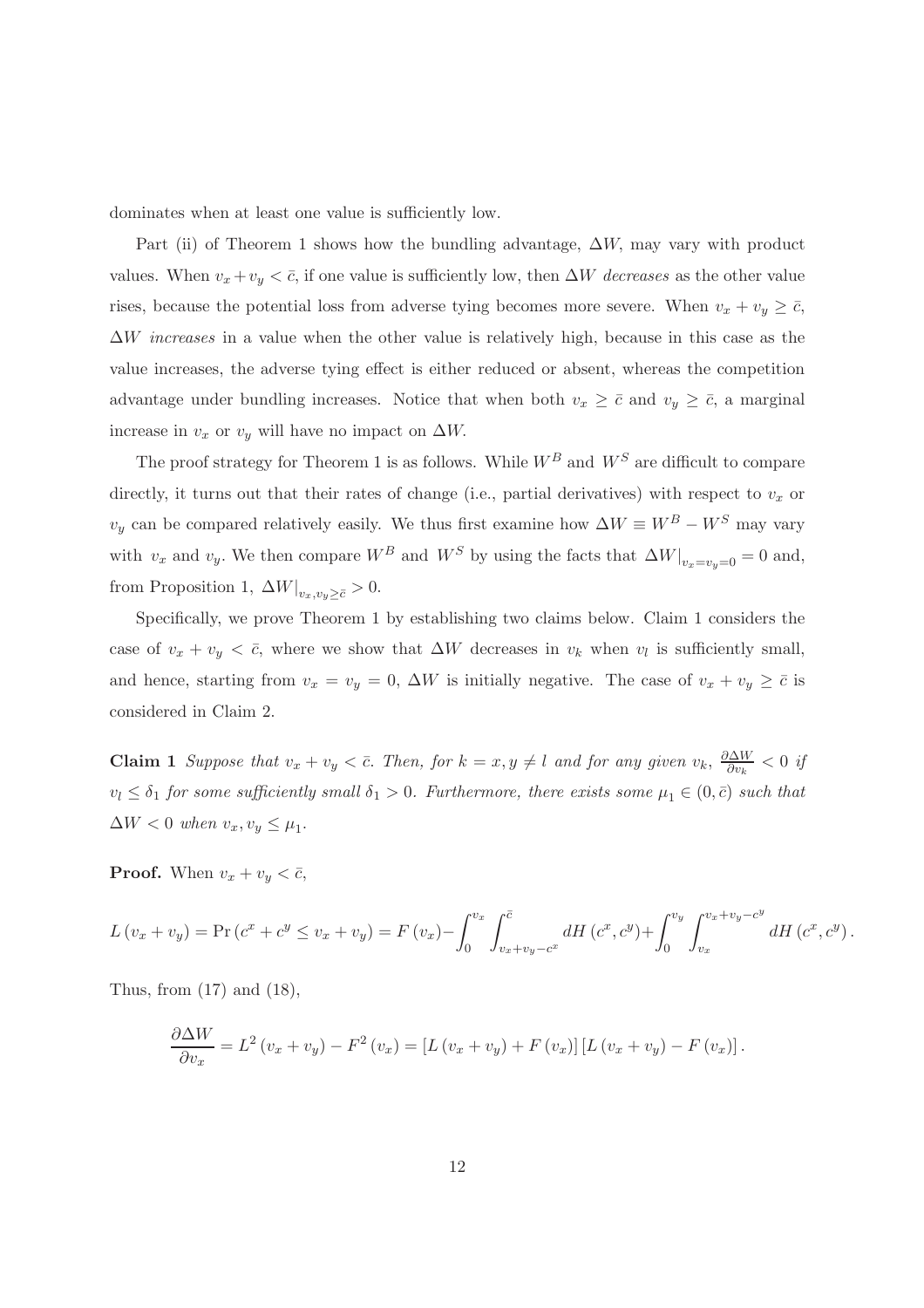For any given  $v_x < \bar{c}$ , since

$$
L(v_x + v_y) - F(v_x)
$$
  
=  $\int_0^{v_y} \int_{v_x}^{v_x + v_y - c^y} h(c^x, c^y) dc^x dc^y - \int_0^{v_x} \int_{v_x + v_y - c^x}^{\overline{c}} h(c^x, c^y) dc^x dc^y$   
 $\to - \int_0^{v_x} \int_{v_x - c^x}^{\overline{c}} h(c^x, c^y) dc^x dc^y < 0$  as  $v_y \to 0$ ,

∂∆W  $\frac{\partial \Delta W}{\partial v_x}$  < 0 when  $v_y$  is sufficiently small.

Similarly, for any given  $v_y < \bar{c}$ , when  $v_x$  is sufficiently small,

$$
\frac{\partial \Delta W}{\partial v_y} = \left[ L \left( v_x + v_y \right) + G \left( v_y \right) \right] \left[ L \left( v_x + v_y \right) - G \left( v_y \right) \right] < 0.
$$

Thus, for  $k = x, y \neq l$  and for any given  $v_k < \bar{c}$ , there exists some small  $\delta_1 > 0$  such that ∂∆W  $\frac{\partial \Delta W}{\partial v_k}$  < 0 if  $v_l \leq \delta_1$ . It follows that there is some small  $\varepsilon > 0$  such that when  $v_x, v_y \leq \varepsilon$ , ∂∆W  $\frac{\partial \Delta W}{\partial v_x}$  < 0 and  $\frac{\partial \Delta W}{\partial v_y}$  < 0. Furthermore, since  $\Delta W = 0$  if  $v_x = v_y = 0$ , for  $\Delta v_x \leq \varepsilon$  and  $\Delta v_y \leq \varepsilon$ :

$$
\Delta W = \frac{\partial \Delta W}{\partial v_x} \Delta v_x + \frac{\partial \Delta W}{\partial v_y} \Delta v_y < 0.
$$

Therefore, there exists some  $\mu_1$ , with  $\bar{c} > \mu_1 > \delta_1 > 0$ , such that  $\Delta W = W^B - W^S < 0$  when  $v_x, v_y \leq \mu_1.$ 

Next, suppose that  $v_x + v_y \geq \bar{c}$ . We show that if  $v_l$  is not much below  $\bar{c}$ , then  $\partial \Delta W / \partial v_k > 0$ for any  $v_k < \bar{c}$ . Furthermore, since  $\Delta W > 0$  when  $v_x, v_y \ge \bar{c}$  and since  $\Delta W$  is continuos in  $v_x$ and  $v_y$ , we have  $\Delta W > 0$  when  $v_x, v_y \ge \mu_2$  for some  $\mu_2 < \bar{c}$ .

**Claim 2** Suppose that  $v_x + v_y \geq \bar{c}$ . For  $k = x, y \neq l$  and for any given  $v_k < \bar{c}$ ,  $\frac{\partial \Delta W}{\partial v_k}$  $\frac{\partial \Delta W}{\partial v_k} > 0$  if  $v_l \ge \delta_2$  for some  $\delta_2$  ( $< \bar{c}$ ) sufficiently close to  $\bar{c}$ . Furthermore, there exists some  $\mu_2 \in [\mu_1, \bar{c})$ such that  $\Delta W > 0$  when  $v_x, v_y > \mu_2$ .

**Proof.** First, at any given  $v_x < \bar{c}$ , if  $v_x + v_y \geq 2\bar{c}$ , then

$$
\frac{\partial \Delta W}{\partial v_x} = 1 - F^2(v_x) > 0.
$$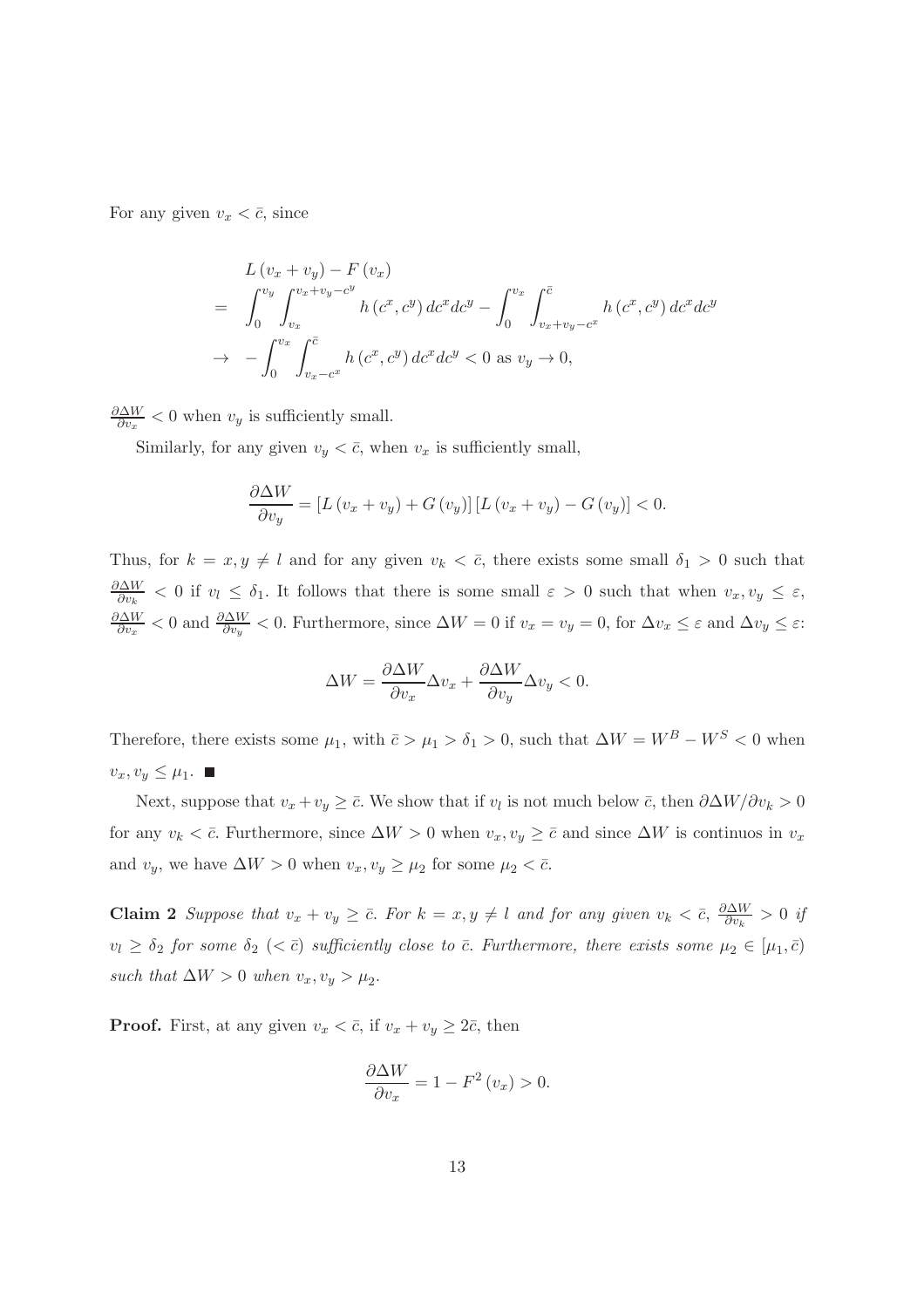Next, suppose  $v_x + v_y < 2\bar{c}$ . Then

$$
L(v_x + v_y) = F(v_x) - \int_{v_x + \min\{v_y, \bar{c}\} - \bar{c}}^{v_x} \int_{v_x + v_y - c^x}^{\bar{c}} h(c^x, c^y) \, dc^y \, dc^x + \int_{v_x}^{\bar{c}} \int_{0}^{v_x + v_y - c_x} h(c^x, c^y) \, dc^y \, dc^x.
$$

Thus, if  $v_y \geq \bar{c}$  or if  $v_y < \bar{c}$  but  $v_y \to \bar{c}$ ,

$$
L(v_x + v_y) - F(v_x) = \int_{v_x}^{\overline{c}} \int_0^{v_x + v_y - c_x} h(c^x, c^y) \, dc^y \, dc^x - \int_{v_x + \min\{v_y, \overline{c}\} - \overline{c}}^{v_x} \int_{v_x + v_y - c^x}^{\overline{c}} h(c^x, c^y) \, dc^y \, dc^x > 0.
$$

Hence, at any given  $v_x < \bar{c}$ , if  $v_y \geq \delta_2$  for some  $\delta_2 \, (< \bar{c}$ ) sufficiently close to  $\bar{c}$ ,

$$
\frac{\partial \Delta W}{\partial v_x} = [L(v_x + v_y) + F(v_x)][L(v_x + v_y) - F(v_x)] > 0.
$$

Similarly, for any given  $v_y < \bar{c}$ , if  $v_x \geq \delta_2$  for some  $\delta_2 \, (< \bar{c}$ ) sufficiently close to  $\bar{c}$ ,

$$
\frac{\partial \Delta W}{\partial v_y} = [L(v_x + v_y) + G(v_y)][L(v_x + v_y) - G(v_y)] > 0.
$$

Finally, from Proposition 1, when  $v_x, v_y \geq \bar{c}$ ,  $\Delta W$  is strictly positive for given  $H(\cdot, \cdot)$ . Therefore, since  $\Delta W$  is continuous in  $v_x$  and  $v_y$ , there exists some  $\mu_2 \in [\mu_1, \bar{c}]$  such that  $\Delta W > 0$  when  $v_x, v_y > \mu_2$ .

We note that Theorem 1 follows immediately from Claim 1 and Claim 2.

From Theorem 1, the bundling advantage  $(\Delta W)$  is negative when product values are below  $\mu_1$  and positive when product values are above  $\mu_2$ . Furthermore, there will be some  $\delta_1 \leq \delta_2$ such that for  $k = x, y, \frac{\partial \Delta W}{\partial v_k} < 0$  when  $v_x, v_y < \delta_1$  and  $\frac{\partial \Delta W}{\partial v_k} > 0$  when  $v_x, v_y > \delta_2$ . When  $v_x = v_y \equiv v$ , it is possible that  $\mu_1 = \mu_2$  and  $\delta_1 = \delta_2$  so that  $\Delta W$  first monotonically decreases and then monotonically increases in v (until  $v = \bar{c}$ ), as we illustrate in the two examples below where the two costs are independently distributed with the same marginal distribution.

**Example 1** Suppose that  $h(c^x, c^y) = f(c^x) g(c^y) = \frac{1}{a^2}$  for  $(c^x, c^y) \in [0, a]^2$ , and  $v_x = v_y \equiv$  $v \leq a$ . Then,

$$
L(\sigma) = \begin{cases} \n\int_0^{\sigma} \left( \int_0^{\sigma - x} \frac{1}{a^2} dy \right) dx = \frac{1}{2} \frac{\sigma^2}{a^2} & \text{if } 0 \le \sigma \le a \\
\int_0^{\sigma - a} \int_0^a \frac{1}{a^2} dy dx + \int_{\sigma - a}^a \left( \int_0^{\sigma - x} \frac{1}{a^2} dy \right) dx = \frac{1}{2} \frac{4a\sigma - 2a^2 - \sigma^2}{a^2} & \text{if } a \le \sigma \le 2a\n\end{cases}
$$

.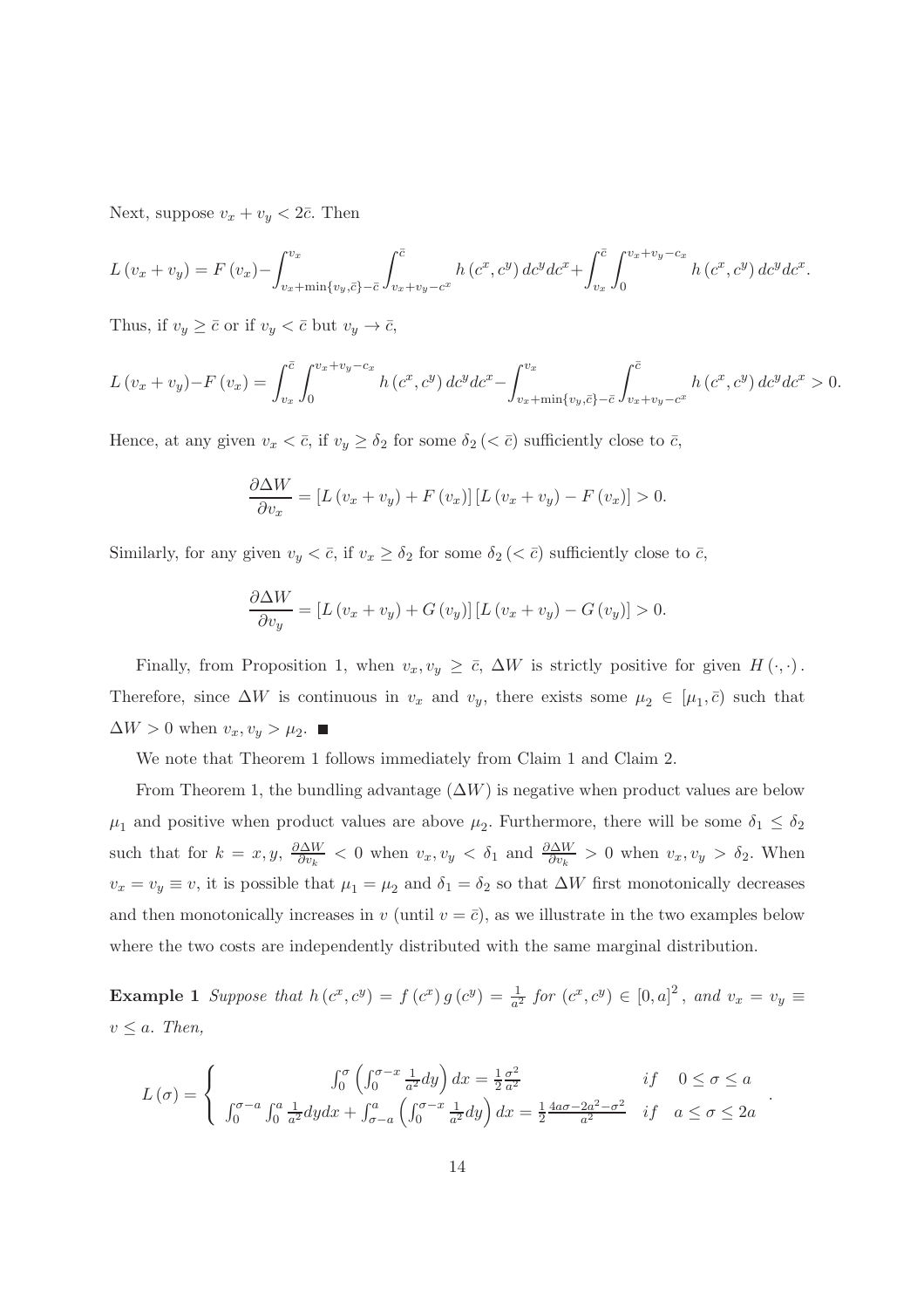$$
W^S = 2\int_0^v \frac{z_x^2}{a^2} dz_x = \frac{2}{3} \frac{v^3}{a^2},
$$

$$
W^{B} = \int_{0}^{2v} (2v - z) dL^{2}(z)
$$
  
= 
$$
\begin{cases} \int_{0}^{2v} (2v - z) \frac{z^{3}}{a^{4}} dz & \text{if } 0 \le 2v \le a \\ \int_{0}^{a} (2v - z) \frac{z^{3}}{a^{4}} dz + \int_{a}^{2v} (2v - z) \left( -(2a - z) \frac{-4az + 2a^{2} + z^{2}}{a^{4}} \right) dz & \text{if } a \le 2v \le 2a \end{cases}
$$
  
= 
$$
\begin{cases} \frac{8}{5} \frac{v^{5}}{a^{4}} & \text{if } 0 \le 2v \le a \\ -\frac{1}{30} \frac{240av^{4} - 60a^{4}v - 400a^{2}v^{3} + 240a^{3}v^{2} + 5a^{5} - 48v^{5}}{a^{4}} & \text{if } a \le 2v \le 2a \end{cases}
$$

Thus

$$
\Delta W = W^B - W^S = \begin{cases}\n\frac{-\frac{2}{15}v^3 \frac{5a^2 - 12v^2}{a^4}}{-\frac{1}{30} \frac{240av^4 - 60a^4v - 380a^2v^3 + 240a^3v^2 + 5a^5 - 48v^5}{a^4}} & if \quad a \le 2v \le 2a\n\end{cases}
$$

where  $-\frac{2}{15}v^3\frac{5a^2-12v^2}{a^4}$  $\frac{-12v^2}{a^4}$  < 0 for  $v \le a/2$ ; and for  $v \ge a/2$ , it is apparent from numerical analysis that

$$
-\frac{1}{30} \frac{240av^4 - 60a^4v - 380a^2v^3 + 240a^3v^2 + 5a^5 - 48v^5}{a^4} \le 0 \text{ if } v \le 0.6828a.
$$

Therefore,  $\Delta W \leq 0$  when  $v \leq 0.6828a = \mu_1 = \mu_2$ . We also note that  $\frac{\partial \Delta W}{\partial v} \leq 0$  when  $v \leq a/2 =$  $\delta_1 = \delta_2$ , because

$$
\frac{\partial \Delta W}{\partial v} = \begin{cases}\n-2v^2 (a - 2v) \frac{a + 2v}{a^4} < 0 & \text{if } 0 \le 2v \le a \\
2(a - v) (a - 2v) \frac{-5av + a^2 + 2v^2}{a^4} > 0 & \text{if } a \le 2v \le 2a\n\end{cases}
$$

.

In Example 1, since  $\bar{c} = a$ ,  $\delta_1 = \delta_2 = 0.5\bar{c}$ ,  $\mu_1 = \mu_2 = 0.6828\bar{c}$ , and  $\Delta W$  first monotonically decreases and then monotonically increases in v until  $v = \overline{c}$ .

**Example 2** Suppose that  $F(c) = G(c) = 1 - e^{-\lambda c}$  and  $h(c^x, c^y) = (\lambda e^{-\lambda c^x})(\lambda e^{-\lambda c^y})$ , for  $(c^x, c^y) \in [0, \infty)^2$ ,  $\lambda > 0$ , and  $v_x, v_y > 0$ . Then,

$$
W^{S} = 2 \int_{0}^{v} \left( 1 - e^{-\lambda z_{x}} \right)^{2} dz_{x} = \frac{1}{\lambda} \left[ -e^{2(-\lambda v)} + 4e^{-\lambda v} + 2\lambda v - 3 \right],
$$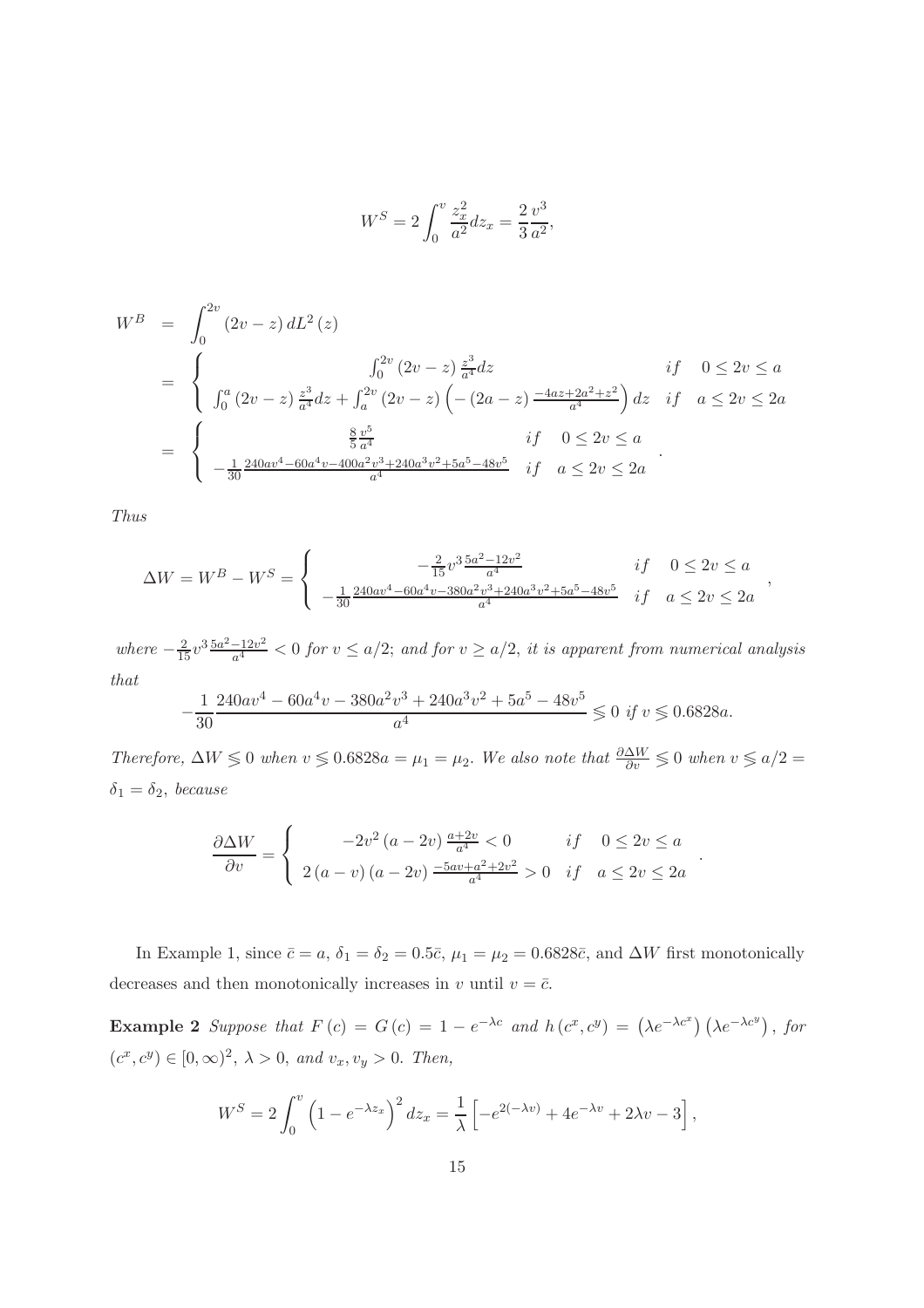$$
l(\sigma) = \int_0^{\sigma} f(t)g(\sigma - t)dt = \lambda \left(\sigma \lambda e^{-\sigma \lambda}\right),
$$

$$
L(\sigma; \theta) = \int_0^{\sigma} \lambda \left(t\lambda e^{-t\lambda}\right)dt = 1 - e^{-\sigma \lambda} - \sigma \lambda e^{-\sigma \lambda},
$$

$$
W^{B} = \int_{0}^{2v} \left(1 - e^{-z\lambda} - z\lambda e^{-z\lambda}\right)^{2} dz
$$
  
= 
$$
\frac{16e^{-2v\lambda} - 5e^{-4v\lambda} + 8v\lambda - 8v^{2}\lambda^{2}e^{-4v\lambda} + 16v\lambda e^{-2v\lambda} - 12v\lambda e^{-4v\lambda} - 11}{4\lambda}
$$

$$
\Delta W = \frac{-16e^{-v\lambda} + 20e^{-2v\lambda} - 5e^{-4v\lambda} - 8v^2\lambda^2 e^{-4v\lambda} + 16v\lambda e^{-2v\lambda} - 12v\lambda e^{-4v\lambda} + 1}{4\lambda} \le 0 \text{ if } v \le \frac{2.3631}{\lambda}
$$

.

.

$$
\frac{\partial (\Delta W)}{\partial v} = 2e^{-v\lambda} \left( e^{-v\lambda} + e^{2(-v\lambda)} + 2v\lambda e^{2(-v\lambda)} - 2 \right) \left( e^{-v\lambda} + 2v\lambda e^{-v\lambda} - 1 \right) \leq 0 \text{ if } v \leq \frac{1.2564}{\lambda}.
$$

In Example 2, the expected cost for each product is  $E(c^x) = E(c^y) = \frac{1}{\lambda}, \delta_1 = \delta_2 = \frac{1.2564}{\lambda},$ and  $\mu_1 = \mu_2 = \frac{2.3631}{\lambda}$ . As v rises,  $\Delta W$  monotonically decreases for  $v < \delta_1 = \delta_2$  and then monotonically increases, and  $\Delta W < 0$  for  $v < \mu_1 = \mu_2$  but  $\Delta W > 0$  for  $v > \frac{2.3631}{\lambda}$ .

We summarize how the bundling advantage  $\Delta W$  varies with product value when the buyer has the same value  $v$  for the two goods in the following:

Corollary 2 Suppose the buyer has the same value v for the two goods. Then  $\Delta W$  initially decreases and eventually increases in v until it becomes independent of v for  $v > \overline{c}$ .

#### 4. Cost Distribution and Bundling Advantage

In this section, we turn our attention to the role of costs. We are interested in how two key properties of the cost distribution, the variance of  $c^x$  or  $c^y$  and their dependence relation, affect the buyer's advantage from bundled procurement over separate purchase. To isolate the cost effect, in this section we shall assume that  $v_x \geq \bar{c}$  and  $v_y \geq \bar{c}$ . The comparison of  $W^B$  and  $W^S$  will then be determined by the comparison of the expected procurement prices,  $T^B$  and  $T^S$ . Thus, in this section we shall write  $\Delta W = W^B - W^S = T^S - T^B$ , which is positive from Proposition 1.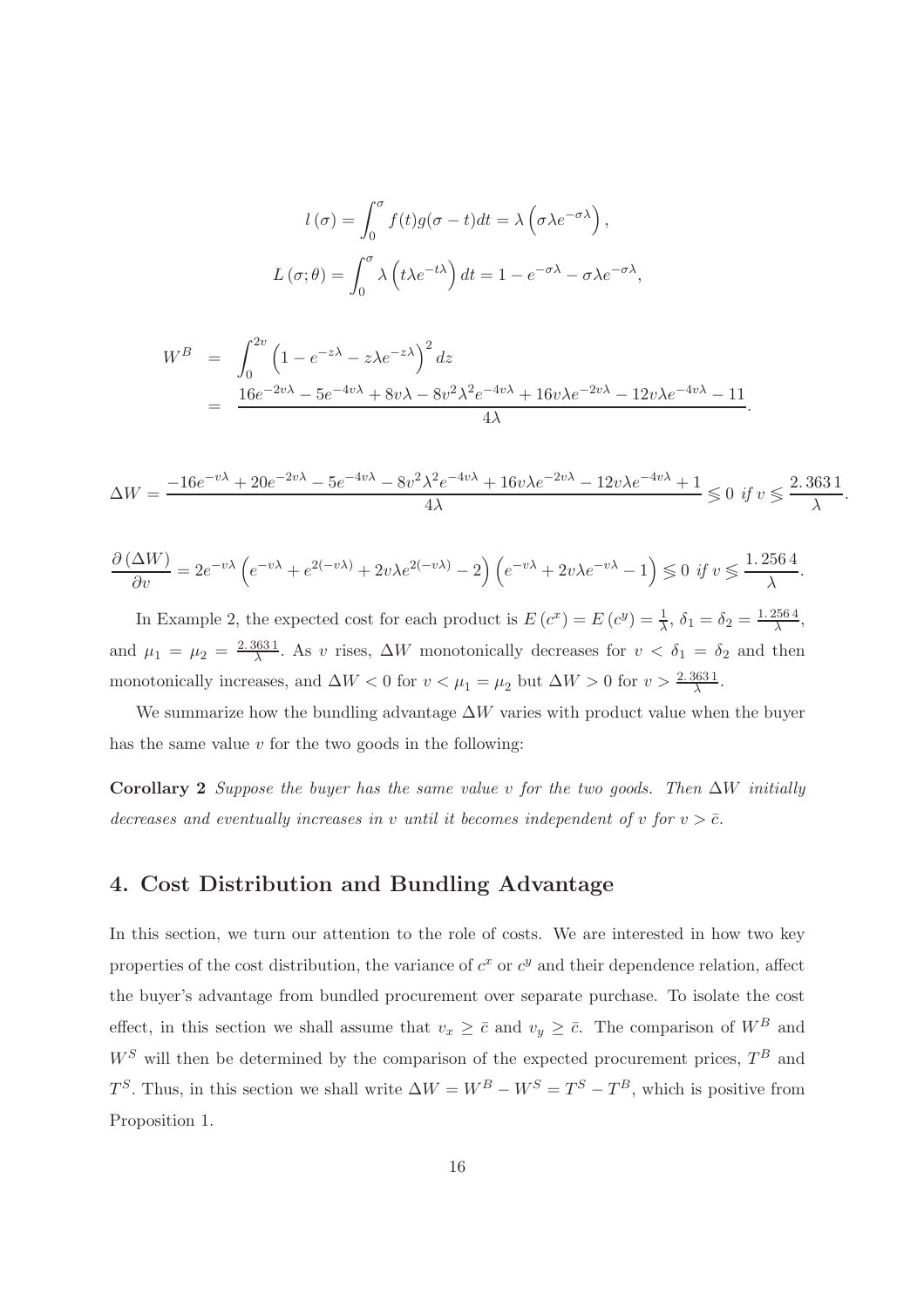We first establish a general result about how cost dependence impacts  $\Delta W$  under an assumption connecting cost dependence with cost dispersion. We then consider specific classes of cost distributions to illustrate the result and to also explore how cost variance impacts  $\Delta W$ .

#### 4.1 The Impact of Cost Dependence

Following the standard definition in the literature (e.g., Nelsen, 2006), the two costs are positively (quadrant) dependent if  $H(c^x, c^y) > F(c^x) G(c^y)$ , and negatively (quadrant) dependent if  $H(c^x, c^y) < F(c^x) G(c^y)$ . Roughly speaking, the costs are positively dependent if a higher (or lower)  $c^x$  is more likely to occur with a higher (or lower)  $c^y$ , whereas they are negatively dependent if a higher (or lower)  $c^x$  is more likely to occur with a lower (or higher)  $c^y$ .<sup>10</sup> Moreover, for two joint distributions  $\tilde{H}$  ( $c^x$ ,  $c^y$ ) and  $H$  ( $c^x$ ,  $c^y$ ) with common marginal distributions F and G, if  $\tilde{H}(c^x, c^y) \ge H(c^x, c^y)$  for all  $(c^x, c^y) \in [0, \bar{c}]^2$ , then  $\tilde{H}(c^x, c^y)$  is less negatively or more positively dependent than  $H(c^x, c^y)$ , in which case we shall simply say that  $\tilde{H}(c^x, c^y)$  is more dependent than  $H(c^x, c^y)$ .

Recall from (3) and (6) that the expected procurement prices for the two goods under S and B are respectively

$$
T^{S} = \int_0^{\bar{c}} z_x d\left[F^2(z_x)\right] + \int_0^{\bar{c}} z_y d\left[G^2(z_y)\right]; \qquad T^{B} = \int_0^{2\bar{c}} z d\left[L^2(z)\right],
$$

where  $z_x = \max\{c_1^x, c_2^x\}$ ,  $z_y = \max\{c_1^y\}$  $\frac{y}{1}, c_2^y$  ${y_2}$ , and  $z = \max\left\{c_1^x + c_1^y\right\}$  $x_1^y, c_2^x + c_2^y$  $_{2}^{y}\}$  .

When  $c^x$  and  $c^y$  are more dependent, low values of  $c^x$  are more likely to occur together with low values of  $c^y$ , and high values of  $c^x$  are more likely to occur together with high values of  $c^y$ . This suggests that, as the two costs become more dependent,  $L(\sigma) = Pr(c^x + c^y \leq \sigma)$  is likely to increase below some  $\sigma = \hat{\sigma} \in (0, 2\bar{c})$  but decrease above  $\hat{\sigma}$ . Thus, two distribution functions

$$
\tilde{L}(\sigma) = \int \int_{c^x + c^y \le \sigma} d\tilde{H}(c^x, c^y) ; \qquad L(\sigma) = \int \int_{c^x + c^y \le \sigma} dH(c^x, c^y) , \qquad (20)
$$

<sup>&</sup>lt;sup>10</sup>There are plausible situations where costs for the two goods are negatively or positively dependent. For example, when a supplier faces a rigid constraint on some critical resource, devoting more of it to reducing the cost of one product is likely to raise the other product's cost, in which case the costs would be negatively dependent. On the other hand, when two products utilize some common input, their costs can be positively dependent, rising or falling together with the input price.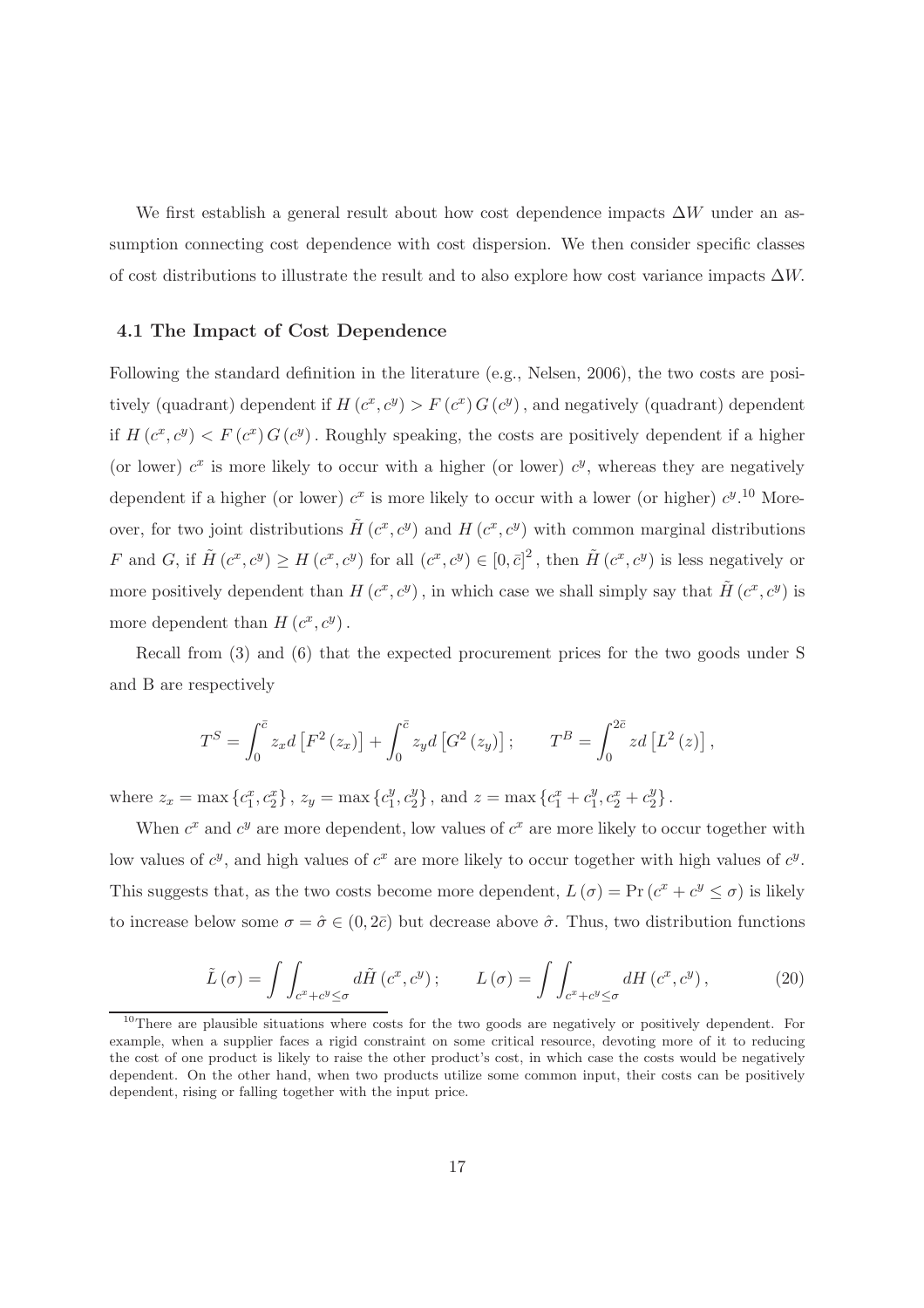where  $\tilde{H}$   $(c^x, c^y)$  and  $H$   $(c^x, c^y)$  have the common marginal distributions F and G, are likely to satisfy the following assumption:

**A1.**  $\tilde{L}(\sigma)$  is a rotation of  $L(\sigma)$  with rotation point  $\hat{\sigma}$ , in the sense that  $\tilde{L}(\sigma) \geq L(\sigma)$  if  $\sigma \leq \hat{\sigma}$ , if  $\tilde{H}$   $(c^x, c^y)$  is more dependent than  $H(c^x, c^y)$ .

As discussed in the literature (e.g., Johnson and Myatt, 2006; Chen and Zhang, 2014), when  $\tilde{L}(\sigma)$  is a rotation of  $L(\sigma)$ ,  $\tilde{L}(\sigma)$  is more dispersed than  $L(\sigma)$ .<sup>11</sup> Thus, when assumption **A1** holds, the distribution of the sum of the two costs is more dispersed if they are more dependent.

**Proposition 2** Assume that **A1** holds and  $\hat{\sigma}$  is sufficiently small. Then the bundling advantage,  $\Delta W$ , is lower if  $c^x$  and  $c^y$  are more dependent.

**Proof.** Consider any two joint distributions  $\tilde{H}$  ( $c^x$ ,  $c^y$ ) and  $H$  ( $c^x$ ,  $c^y$ ) under common margins F and G, with  $\tilde{H}(c^x, c^y)$  being more dependent than  $H(c^x, c^y)$ . Denote the corresponding bundling advantages by  $\Delta \tilde{W} = \tilde{T}^S - \tilde{T}^B$  and  $\Delta W = T^S - T^B$ . We show that  $\Delta \tilde{W} - \Delta W =$  $(\tilde{T}^{S}-T^{s})+(\overline{T}^{B}-\tilde{T}^{B})<0.$ 

Since the marginal distributions are the same under the two joint distributions, we have  $\tilde{T}^S = T^S$ . Therefore,

$$
\Delta \tilde{W} - \Delta W = T^B - \tilde{T}^B = \int_0^{2\bar{c}} z d \left[ L^2(z) - \tilde{L}^2(z) \right]
$$
  

$$
= z \left[ L^2(z) - \tilde{L}^2(z) \right]_0^{2\bar{c}} - \int_0^{2\bar{c}} \left[ L^2(z) - \tilde{L}^2(z) \right] dz
$$
  

$$
= \int_0^{\hat{\sigma}} \left[ \tilde{L}^2(z) - L^2(z) \right] dz - \int_{\hat{\sigma}}^{2\bar{c}} \left[ L^2(z) - \tilde{L}^2(z) \right] dz < 0,
$$

because  $\int_0^{\hat{\sigma}} \left[ \tilde{L}^2\left( z \right) - L^2\left( z \right) \right] dz$  is close to zero when  $\hat{\sigma}$  is sufficiently small and  $0 < \tilde{L}(z) < L(z)$ for  $\hat{\sigma} < z < 2\bar{c}$ .

Therefore, under the conditions of Proposition 2, the bundling advantage is higher if the costs of the two products are more negatively or less positively dependent.

 $11$ Rotation is a less stringent way of ranking the disperson of two distributions than some other concepts such as the second-order stochastic dominance. As we shall illustrate in the next subsection, the rotation concept will enable us to compare the dispersion of  $\tilde{L}(\sigma)$  and  $L(\sigma)$  associted with some familiar cost distributions that cannot be ranked, for example, by stochasitic dominance.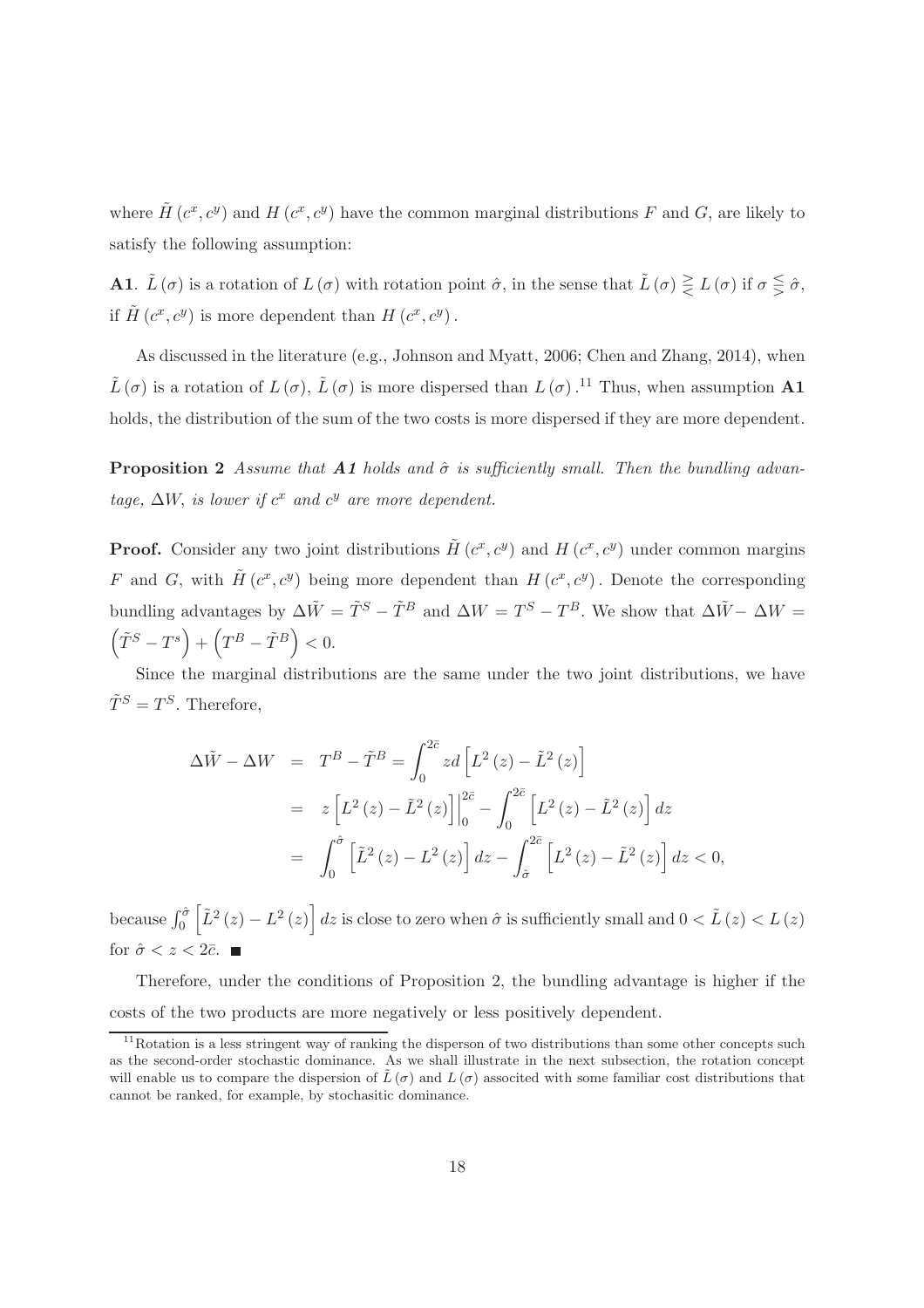To illustrate Proposition 2 and to further gain insights on the effects of cost variance, we next consider classes of joint cost distributions formed by the FGM copula.

#### 4.2 Effects of Cost Dependence and Variance under FGM Copulas

A copula is a bivariate uniform distribution that "couples" arbitrary marginal distributions to form a new joint distribution. By Sklar's Theorem, it is without loss of generality to represent the joint distribution of two variables by a copula and the marginal distributions (Nelsen, 2006). Specifically, we consider classes of joint distributions formed by the FGM copula family, with the marginal distribution functions being either uniform or exponential. In addition to illustrating how the dependence of costs may matter for the bundling advantage, we are also interested in the role played by the dispersion of each cost's marginal distribution, measured by its variance. This copula approach to representing the joint cost distributions enables us to disentangle the effect of each individual cost from the effect of the dependence relation between the two costs.<sup>12</sup>

The joint cost distributions formed by the family of FGM copulas under marginal distribution functions  $F$  and  $G$  can be written as

$$
H(c^x, c^y; \theta) = F(c^x)G(c^y)[1 + \theta(1 - F(c^x))(1 - G(c^y))],
$$
\n(21)

with joint density

$$
h(c^x, c^y; \theta) = f(c^x)g(c^y) \left[1 + \theta \left(2G(c^y) - 1\right) \left(2F(c^x) - 1\right)\right].\tag{22}
$$

Here, parameter  $\theta \in [-1, 1]$  is a measure of the dependence relationship between  $c^x$  and  $c^y$ . The two costs are negatively dependent if  $\theta < 0$ , independent if  $\theta = 0$ , and positively dependent if  $\theta > 0$ . Furthermore, as  $\theta$  increases, the two costs become more dependent.

Suppose first that each cost,  $c^x$  or  $c^y$ , is uniformly distributed on [0, a]. Then, since  $Var(c^x) = Var(c^y) = \frac{1}{12}a^2$ , a is a measure of the dispersion of the marginal distribution.

 $12$ For an introduction to copulas in statistic analysis, see Nelsen (2006). Copulas have been a useful tool to model consumer preferences for multiple products. See, for example, Chen and Riordan (2013) for a discussion of some recent applications. The FGM copula is frequently used in applications.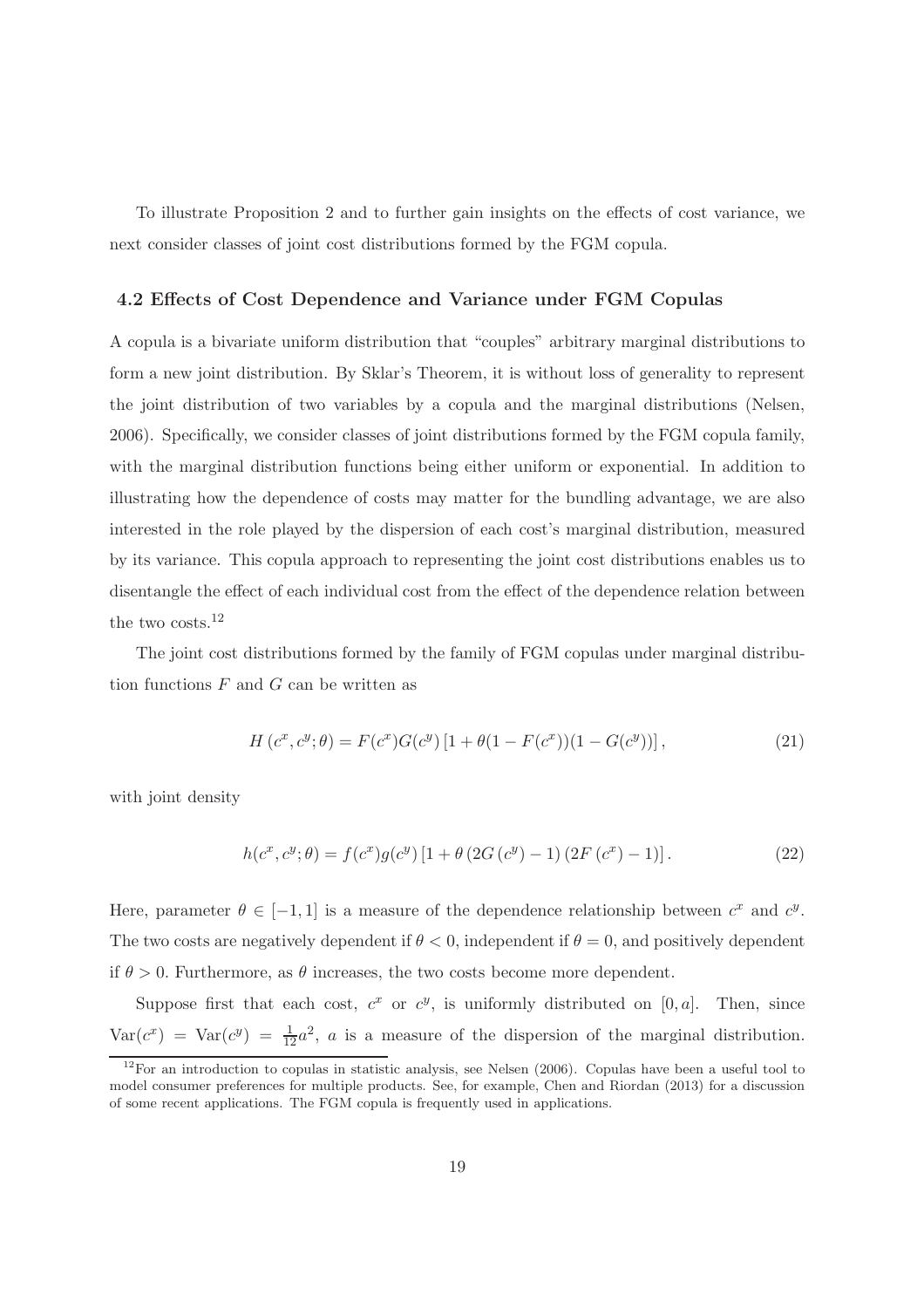The joint density of  $(c^x, c^y)$  then becomes

$$
h(c^x, c^y; \theta) = \frac{1}{a^2} \left[ 1 + \theta \left( \frac{2c^y}{a} - 1 \right) \left( \frac{2c^x}{a} - 1 \right) \right].
$$
 (23)

With  $0 \leq z_x, z_y \leq a$ , we have

$$
T^{S} = \int z_{x} d\left[F\left(z_{x}\right)\right]^{2} + \int z_{y} d\left[G\left(z_{y}\right)\right]^{2} = \int_{0}^{a} z_{x} 2 \frac{z_{x}}{a^{2}} dz_{x} + \int_{0}^{a} z_{y} 2 \frac{z_{y}}{a^{2}} dz_{y} = \frac{4}{3} a.
$$

Next, the distribution of  $\sigma = c^x + c^y$  is:

$$
L(\sigma;\theta) = \begin{cases} \int_0^{\sigma} \left( \int_0^{\sigma-x} \frac{1}{a^2} \left( 1 + \theta \left( \frac{2y}{a} - 1 \right) \left( \frac{2x}{a} - 1 \right) \right) dy \right) dx \\ \int_0^{\sigma-a} \int_0^a \frac{\left( 1 + \theta \left( \frac{2y}{a} - 1 \right) \left( \frac{2x}{a} - 1 \right) \right)}{a^2} dy dx + \int_{\sigma-a}^a \left( \int_0^{\sigma-x} \frac{\left( 1 + \theta \left( \frac{2y}{a} - 1 \right) \left( \frac{2x}{a} - 1 \right) \right)}{a^2} dy \right) dx \\ = \begin{cases} \frac{1}{6} \sigma^2 \frac{\theta(a - \sigma)(3a - \sigma) + 3a^2}{a^4} & \text{if } 0 \le \sigma \le a \\ \frac{1}{6} \frac{12a^3 \sigma - 3a^2 \sigma^2 - 6a^4 + \theta(a - \sigma)(a + \sigma)(2a - \sigma)^2}{a^4} & \text{if } a \le \sigma \le 2a \end{cases} \end{cases}
$$

Notice that **A1** is satisfied here because, when  $\theta_2 > \theta_1$  so that  $H(\cdot; \theta_2)$  is more dependent than  $H(\cdot;\theta_1), L(\sigma;\theta_2)$  is a rotation of  $L(\sigma;\theta_1)$  with rotation point  $\hat{\sigma} = a$ . Notice also that  $\hat{\sigma}$  need not be small for Proposition 2 to hold.

Thus,  $\frac{d(L(z)^2)}{dz}$  =

$$
\begin{cases}\n\frac{1}{9}z^3 \left(3a^2\theta + z^2\theta + 3a^2 - 4az\theta\right) \frac{3a^2\theta + 2z^2\theta + 3a^2 - 6az\theta}{a^8} & \text{if } 0 \le z \le a \\
\frac{1}{9}(z - 2a) \left(a^2\theta - 2z^2\theta - 3a^2 + 2az\theta\right) \frac{12a^3z + 4a^4\theta - z^4\theta - 3a^2z^2 - 6a^4 - 3a^2z^2\theta + 4az^3\theta - 4a^3z\theta}{a^8} & \text{if } a \le z \le 2a\n\end{cases}
$$

,

and

$$
T^{B} = \int_{0}^{2a} z d\left(L(z)^{2}\right) = \frac{1}{5670} a \left(234\theta - 17\theta^{2} + 6993\right).
$$

Therefore,

$$
T^{S} - T^{B} = \frac{1}{5670}a\left(-234\theta + 17\theta^{2} + 567\right),
$$

which monotonically increases in a and monotonically decreases in  $\theta$  for  $\theta \in [-1, 1]$ . That is,  $\Delta W = T^{S} - T^{B}$  is larger when the two costs are less dependent or when each cost has a higher variance.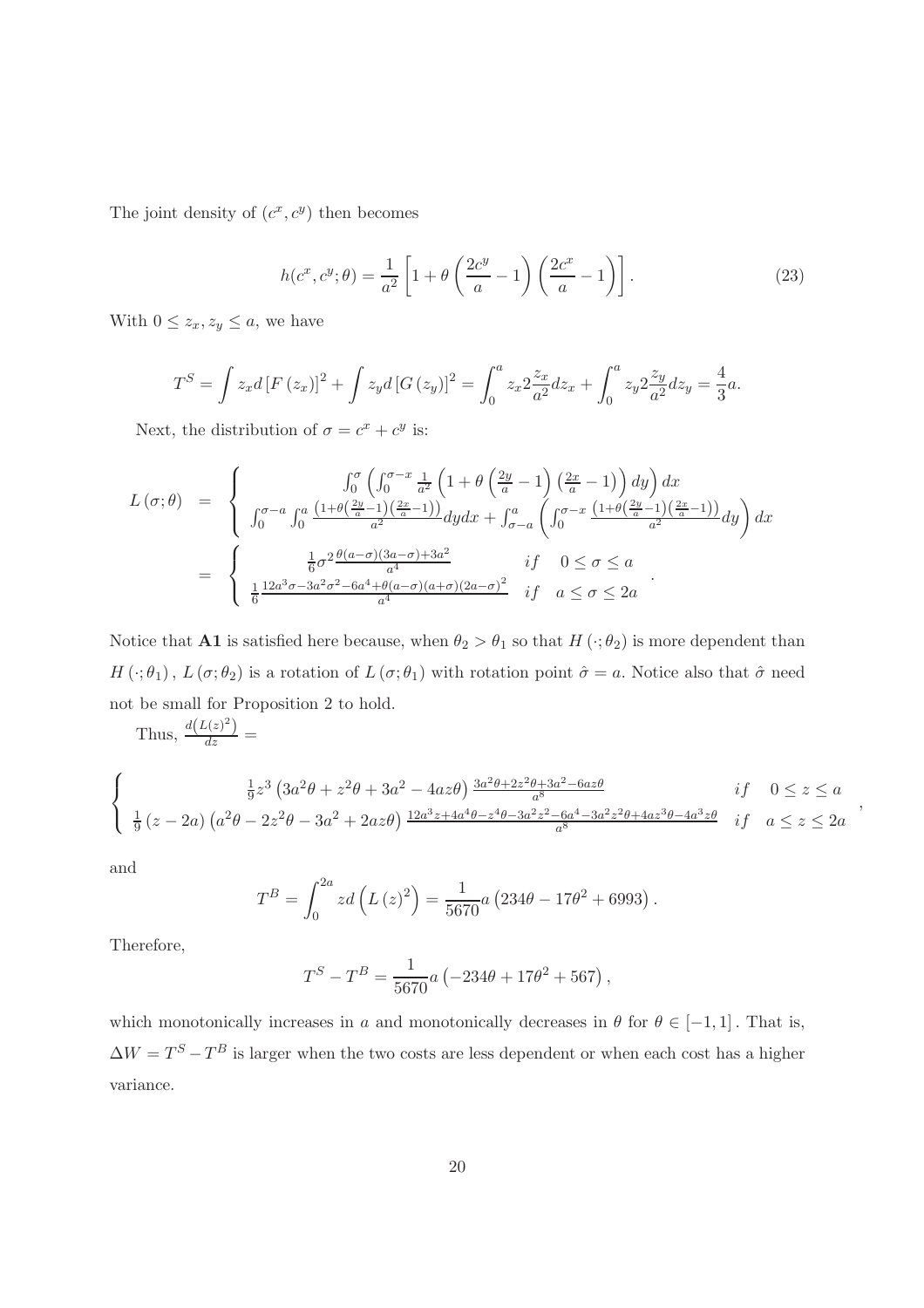Suppose next that  $c^x$  and  $c^y$  both follow the exponential distribution  $F(c) = G(c)$  $1 - e^{-\lambda c}$ . Then, since  $\text{Var}(c^x) = \text{Var}(c^y) = \frac{1}{\lambda^2}$ , a higher  $\frac{1}{\lambda}$  implies that each cost is more dispersed. We have:

$$
T^{S} = 2 \int z_{x} d \left[ F\left( z_{x} \right) \right]^{2} = 2 \lambda \int_{0}^{\infty} z 2 \left( 1 - e^{-\lambda z} \right) e^{-\lambda z} dz = \frac{3}{\lambda},
$$

$$
l(\sigma;\theta) = \int_{-\infty}^{\infty} h(c^x, \sigma - c^x) d c^x = \int_0^{\sigma} f(t)g(\sigma - t) [1 + \theta (2G(\sigma - t) - 1) (2F(t) - 1)] dt
$$
  
= 
$$
\int_0^{\sigma} \lambda e^{-\lambda t} \lambda e^{-\lambda(\sigma - t)} \left( 1 + \theta \left( 2\left( 1 - e^{-\lambda(\sigma - t)} \right) - 1 \right) \left( 2\left( 1 - e^{-\lambda t} \right) - 1 \right) \right) dt
$$
  
= 
$$
\lambda \left( -4\theta e^{-\sigma \lambda} + 4\theta e^{-2\sigma \lambda} + \sigma \lambda e^{-\sigma \lambda} + \sigma \theta \lambda e^{-\sigma \lambda} + 4\sigma \theta \lambda e^{-2\sigma \lambda} \right),
$$

$$
L(\sigma;\theta) = \int_0^{\sigma} \lambda \left( -4\theta e^{-t\lambda} + 4\theta e^{-2t\lambda} + t\lambda e^{-t\lambda} + t\theta \lambda e^{-t\lambda} + 4t\theta \lambda e^{-2t\lambda} \right) dt
$$
  
=  $1 - e^{-\sigma\lambda} - 3\theta e^{2(-\sigma\lambda)} + 3\theta e^{-\sigma\lambda} - \sigma \lambda e^{-\sigma\lambda} - 2\sigma \theta \lambda e^{2(-\sigma\lambda)} - \sigma \theta \lambda e^{-\sigma\lambda}.$ 

It follows that

$$
\frac{\partial L(\sigma;\theta)}{\partial \theta} = -e^{-\sigma\lambda} \left( 3e^{-\sigma\lambda} + \sigma\lambda + 2\sigma\lambda e^{-\sigma\lambda} - 3 \right),
$$

which is positive for  $\sigma < \frac{2.1491}{\lambda}$  but negative for  $\sigma > \frac{2.1491}{\lambda}$ . Hence, for  $\theta_2 > \theta_1$ ,  $L(\sigma;\theta_2)$  is a rotation of  $L(\sigma;\theta_1)$  with rotation point  $\hat{\sigma}(\lambda) = \frac{2.1491}{\lambda}$ . Thus assumption **A1** is satisfied, and the rotation point  $\hat{\sigma}$  can be quite large. Moreover,

$$
T^{B} = \int_{0}^{\infty} z d\left(L(z)^{2}\right) dz
$$
  
= 
$$
\int_{0}^{\infty} z \left( \frac{-2e^{-z\lambda} \lambda (e^{-z\lambda} + 3\theta e^{2(-z\lambda)} - 3\theta e^{-z\lambda} + z\lambda e^{-z\lambda} + 2z\theta \lambda e^{2(-z\lambda)} + z\theta \lambda e^{-z\lambda} - 1)}{(-4\theta + z\lambda + 4\theta e^{-z\lambda} + z\theta \lambda + 4z\theta \lambda e^{-z\lambda})} \right) dz
$$
  
= 
$$
\frac{1}{216} \frac{20\theta - \theta^{2} + 594}{\lambda}.
$$

Therefore

$$
T^{S} - T^{B} = \frac{3}{\lambda} - \frac{1}{216} \frac{20\theta - \theta^{2} + 594}{\lambda} = \frac{1}{216} \frac{-20\theta + \theta^{2} + 54}{\lambda},
$$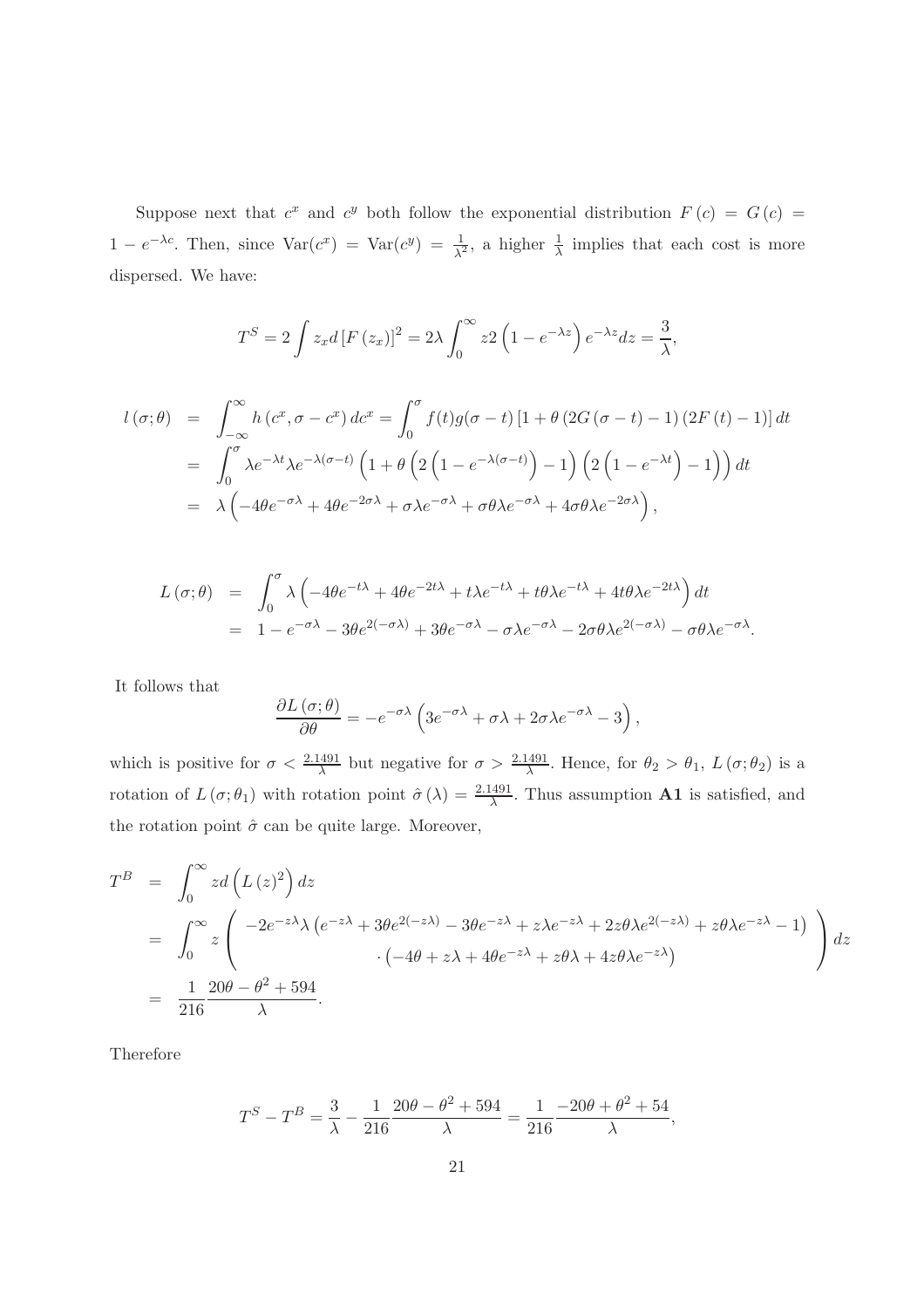which decreases in  $\theta$  but increases in  $1/\lambda$ . That is,  $\Delta W = T^{S} - T^{B}$  is smaller when the two costs are more dependent but larger when each cost has a higher variance.<sup>13</sup>

Summarizing the discussion above, we have:

**Proposition 3** Assume that the joint distribution of  $(c^x, c^y)$  is formed by the class of FGM copulas defined in  $(21)$ , with the marginal distributions being either  $(i)$  uniform on  $[0, a]$ , with variance  $\frac{1}{12}a^2$ , or (ii) exponential, with mean  $\frac{1}{\lambda}$  and variance  $\frac{1}{\lambda^2}$ . Then,  $\Delta W$  always decreases in  $\theta$ , whereas in case (i) it increases in a and in case (ii) it increases in  $\frac{1}{\lambda}$ . That is, the bundling advantage is higher when the costs of the two products are less dependent or when the variance of each cost is higher.

When  $c^x$  and  $c^y$  are more dependent, the distribution of  $c^x + c^y$  is more dispersed, and hence the costs of the bundle are likely to be more asymmetric for the two firms, which softens their competition under bundled procurement. On the other hand, the competitive bidding under separate purchase is not affected by the dependence between the two costs. Therefore more dependence between the two costs reduces the bundling advantage, even though from Proposition 1 the buyer always prefers bundling to separate purchase when  $v_x, v_y \geq \bar{c}$ . The classes of distributions considered in this subsection also illustrate the plausibility of the conditions for Proposition 2.

When the marginal distributions of costs have a higher variance, the cost of each good is more dispersed, but the cost dispersion of the bundle may also be higher, so that the competitive bidding under separate and bundled purchases may both be less intense. Thus, a priori, it is not clear how an increase in the variance of each cost may impact the bundling advantage. For the classes of distributions formed by the FGM copula family with uniform and with exponential margins, we find that the bundling advantage increases in the variance of each cost, suggesting that the dispersion of costs is less affected under bundling than under separate purchase by the higher variance.

<sup>&</sup>lt;sup>13</sup>Notice that in this case, when  $v_x = v_y \ge 10/\lambda$ ,  $F(v_x) = G(v_y) > 0.999$  and  $L(v_x + v_y) > 0.999$ . Hence, even if  $v_x$  and  $v_y$  are finite, we can consider the sign and the change in  $W^B - W^S$  the same as those in  $T^S - T^B$ if  $v_x = v_y \geq 10/\lambda$ .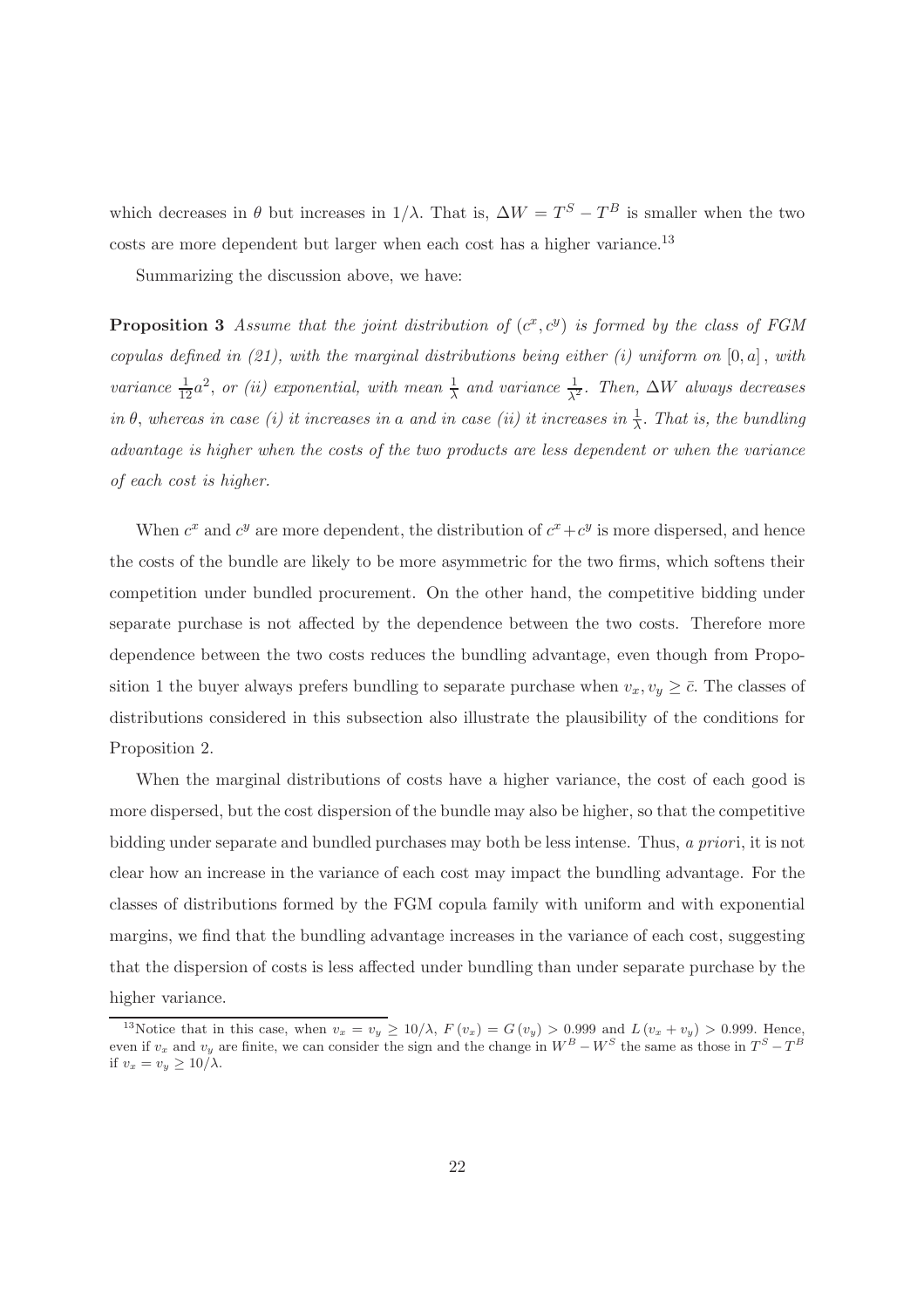## 5. Allowing Mixed Bundling

We finally extend our analysis to introduce the procurement strategy of mixed bundling  $(M)$ , where the buyer solicits prices both for individual products and for  $X$  and  $Y$  as a package. The buyer has the option to buy neither product, only one product, or both of the products. Let firm  $i's$  bids for X, Y, and package XY be  $a_i^x$ ,  $a_i^y$  $_i^y$ , and  $a_i^{xy}$  $i^{xy}$ , respectively. The buyer selects the outcome that maximizes her surplus from the alternatives:

$$
\max\{0, v_x - \min\{a_1^x, a_2^x\}, v_y - \min\{a_1^y, a_2^y\}, v_x + v_y - \min\{a_1^{xy}, a_2^{xy}, a_1^x + a_2^y, a_1^y + a_2^x\}\}\
$$

Lemma 3-5 characterize the equilibrium under mixed bundling for specific cost realizations. We start with the case where it is efficient for one firm, say firm 1, to supply both products.

**Lemma 3** Under cost realizations  $(c_1^x, c_1^y)$  $_1^y$ ) and  $(c_2^x, c_2^y)$  $_{2}^{y}$ ), suppose that

$$
c_1^x \le \min\{v_x, c_2^x\} \ and \ c_1^y \le \min\{v_y, c_2^y\}.\tag{24}
$$

Then the following strategies form an equilibrium:

$$
\hat{a}_1^x = \min\{v_x, c_2^x\}, \quad \hat{a}_1^y = \min\{v_y, c_2^y\}, \quad \hat{a}_1^{xy} = \min\{v_x, c_2^x\} + \min\{v_y, c_2^y\};
$$
  

$$
\hat{a}_2^x = c_2^x, \quad \hat{a}_2^y = c_2^y, \quad \hat{a}_2^{xy} = c_2^x + c_2^y,
$$

with the buyer purchasing both products from firm 1 at a total price equal to

$$
\hat{t} = \hat{a}_1^{xy} = \min\{v_x, c_2^x\} + \min\{v_y, c_2^y\},\
$$

and this is the unique equilibrium outcome of the game if the inequalities in  $(24)$  hold strictly.<sup>14</sup>

Proof. [Equilibrium.] Given the firms' strategies, awarding the bundle to firm 1 maximizes the buyer's surplus and thus is the chosen contract outcome. Given firm 1's strategy, firm 2 has no profitable unilateral deviation.

<sup>&</sup>lt;sup>14</sup>When the inequalities in (24) do not hold strictly, if  $c_1^x = v_x < c_2^x$  or  $c_1^y = v_y < c_2^y$ , the equilibrium outcome is exactly the same as that stated in Lemma 3. If  $c_1^x = c_2^x$  (or  $c_1^y = c_2^y$ ), firm 2 has an equal probability of supplying X (or Y) at price  $\min\{v_x, c_2^x\}$  (or  $\min\{v_y, c_2^y\}$ ), but the total buyer price remains the same.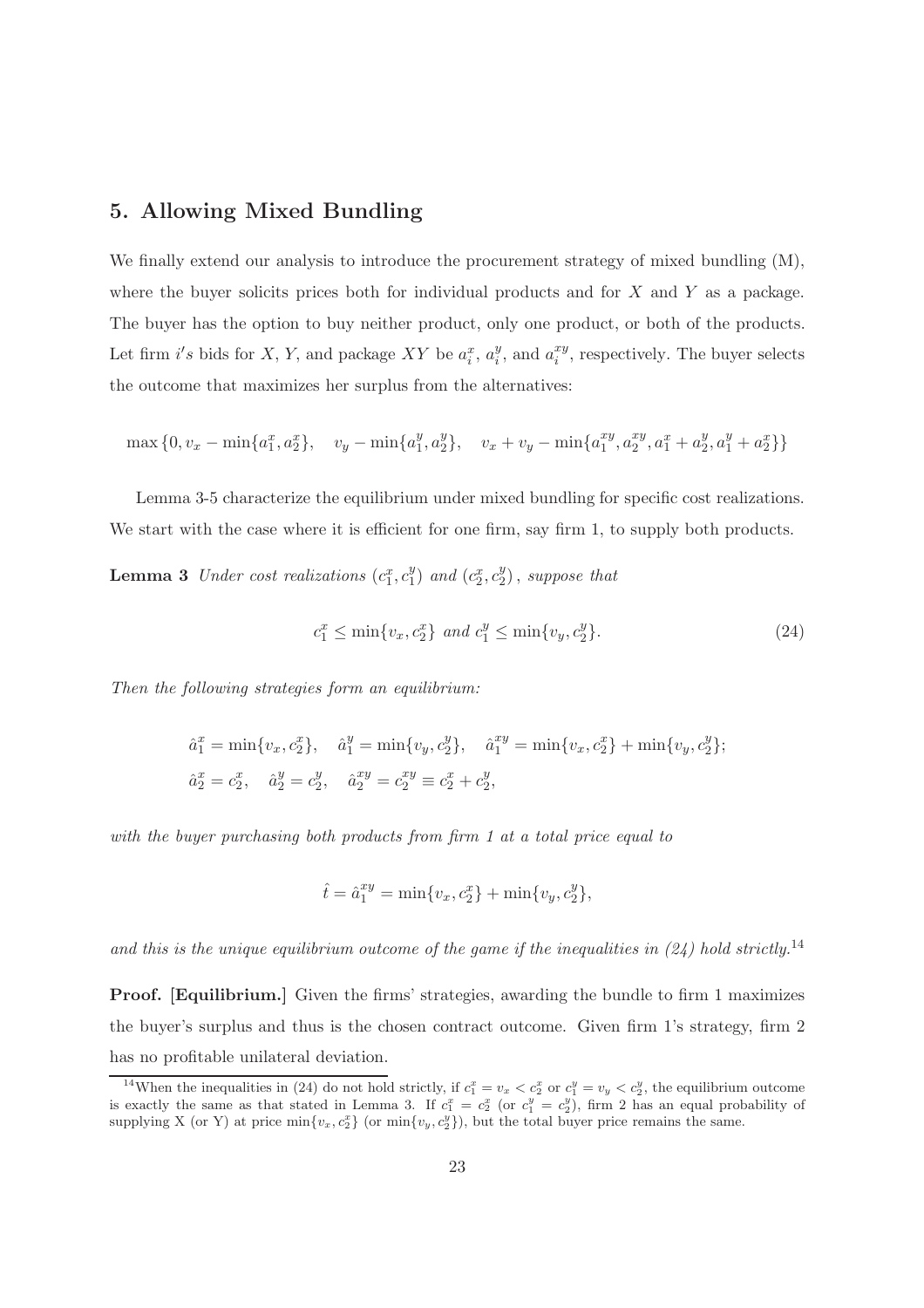Given firm 2's strategy, firm 1 chooses the strategy that maximizes its profit without being undercut by firm 2 in the supply of either product or the bundle. Then,  $\hat{a}_1^x = \min \{v_x, c_2^x\}$  and  $\hat{a}_{1}^{y} = \min\{v_{y}, c_{2}^{y}\}$  $_{2}^{\mathcal{Y}}$  are respectively the maximal prices that firm 1 could receive for the supply of product X and Y, and  $\hat{a}_1^{xy} = \min\{v_x, c_2^{x}\} + \min\{v_y, c_2^{y}\}$ 2 } is the maximal price that firm 1 could receive for supplying the bundle. Moreover, under  $\hat{a}_1^x$ ,  $\hat{a}_1^y$  $y_1^y$ , and  $\hat{a}_1^{xy}$  $_1^{xy}$ , firm 1 has the same profit supplying the two products separately or as a package, and hence it cannot benefit from a deviation that raises its bid for the package to supply the two products separately.

Therefore, the proposed is indeed an equilibrium. The outcome of this equilibrium is exactly the same as that generated by separate purchase.

[Uniqueness of the equilibrium outcome.] By the standard logic for Bertrand competition, the high-cost supplier, firm 2, must bid its cost in equilibrium:  $a_2^k = c_2^k$  for  $k = x, y, xy$ . Thus, firm 2's equilibrium strategy is uniquely determined. Since  $\hat{a}_1^k$  for  $k = x, y, xy$  is the optimal response by firm 1 given firm 2's strategy and the buyer's purchase strategy, and since any deviation by firm 1 that changes the bidding outcome will reduce its profit, the equilibrium outcome is unique.<sup>15</sup>

The next lemma deals with the case where it is efficient for each firm to supply one different good. Without loss of generality, suppose it is efficient for firm 1 to supply good  $X$  and firm 2 to supply good  $Y$ .

**Lemma 4** Under cost realizations  $(c_1^x, c_1^y)$  $_1^y$ ) and  $(c_2^x, c_2^y)$  $_{2}^{y}$ ), suppose that

$$
c_1^x \le \min\{v_x, c_2^x\} \ and \ c_2^y \le \min\{v_y, c_1^y\}.\tag{25}
$$

The following strategies form an equilibrium under mixed bundling

$$
\hat{a}_1^x = \min\{v_x, c_2^x\}, \quad \hat{a}_1^y = c_1^y, \quad \hat{a}_1^{xy} = \min\{v_x, c_2^x\} + \min\{v_y, c_1^y\};
$$
  

$$
\hat{a}_2^x = c_2^x, \quad \hat{a}_2^y = \min\{v_y, c_1^y\}, \quad \hat{a}_2^{xy} = \min\{v_x, c_2^x\} + \min\{v_y, c_1^y\},
$$

with firm 1 supplying X at price  $\hat{a}_1^x$  and firm 2 supplying Y at price  $\hat{a}_2^y$  $\frac{y}{2}$ . The total buyer price

<sup>&</sup>lt;sup>15</sup>Firm 1's equilibrium strategy is not unique. For instance,  $a_1^x = \min \{v^x, c_2^x\}$ ,  $a_1^y = \min \{v^y, c_2^y\}$ ,  $a_1^{xy} = \hat{a}_1^{xy} + \varepsilon$ for any  $\varepsilon > 0$  will still be an equilibrium strategy, but this does not change the equilibrium outcome.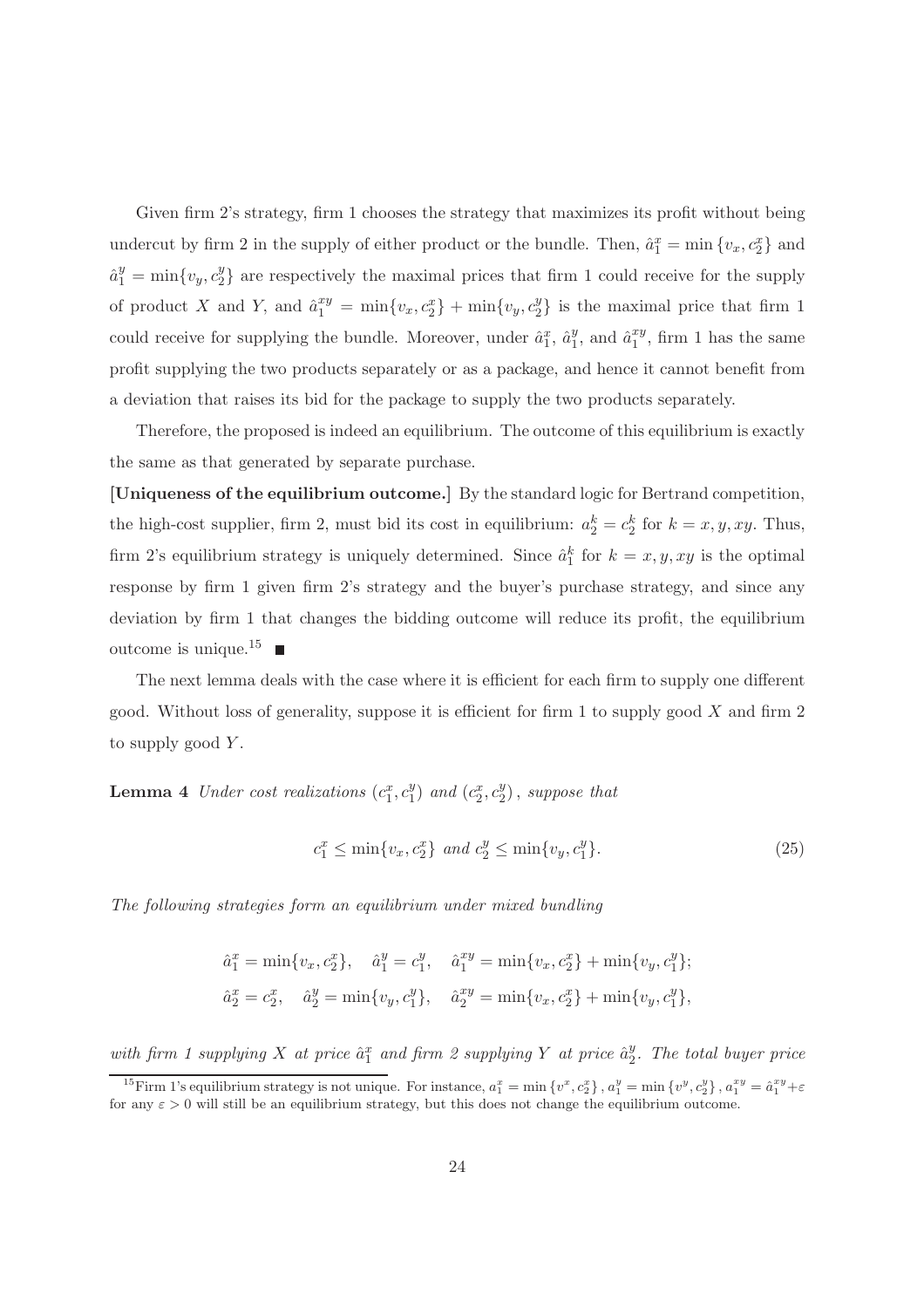$$
\hat{t} = \hat{a}_1^x + \hat{a}_2^y = \min\{v_x, c_2^x\} + \min\{v_y, c_1^y\}.
$$

This equilibrium generates the separate purchase outcome. When the inequalities in (25) hold strictly, any other equilibrium outcome is Pareto dominated by the separate purchase outcome for the firms. $16$ 

**Proof.** We proceed in three steps. Step 1, we show that the stated strategies indeed form an equilibrium and the equilibrium generates the separate purchase outcome. Step 2, any possible equilibrium where each firm supplies one product is Pareto dominated by the separate purchase outcome for the firms. Step 3, any bundling equilibrium outcome is Pareto dominated by the separate purchase outcome for the firms.

[Step 1.] Given the strategies of the firms, the buyer optimally picks firm 1 to supply X and firm 2 to supply Y. Given firm 2's strategy, it is optimal for firm 1 to bid  $\hat{a}_1^x$ ,  $\hat{a}_1^y$  $\frac{y}{1}$ , and  $\hat{a}_1^{xy}$  $_{1}^{xy}$ , resulting in winning the production of X. Similarly, given firm 1's strategy, the proposed strategy of firm 2 is also its best response. The firms' equilibrium profits are  $\hat{\pi}_1 = \min \{v_x, c_2^x\}$  $c_1^x$  and  $\hat{\pi}_2 = \min \{ v_y, c_1^y \}$  $_1^y$  $- c_2^2$ . The proposed equilibrium generates exactly the same outcome as separate purchase.

[Step 2.] Any equilibrium where each firm supplies one product is Pareto dominated by the separate purchase outcome for the firms. First note that an outcome where firm 1 supplies  $Y$ and firm 2 supplies  $X$  cannot occur in equilibrium if the inequalities in  $(25)$  hold strictly so that  $c_1^x < c_2^x$  and  $c_1^y > c_2^y$ .

Suppose there is an alternative equilibrium where firm 1 supplies product  $X$ , firm 2 supplies product Y and  $a_1^x \neq \min\{v^x, c_2^x\}$ . Then  $a_1^x < \min\{v^x, c_2^x\}$  must hold because if  $a_1^x >$  $\min\{v^x, c_2^x\}$ , the buyer either does not buy product X or procures product X from firm 2 and in these cases firm 1 could lower its bid and wins product X for a profit. In the same logic, for firm 2 to win product  $Y, a_2^y \le \min\{v_y, c_1^y\}$  $_{1}^{y}$  must hold. Thus, if such an alternative equilibrium indeed exists, the two firms's profits must be such that  $\bar{\pi}_1 < \min\{v^x, c_2^x\} - c_1^x = \hat{\pi}_1$  and  $\bar{\pi}_2 \leq \min\{v^y, c_1^y\}$  $\binom{y}{1} - c_2^y = \hat{\pi}_2$ . Thus such an equilibrium outcome is Pareto dominated by the

is

<sup>&</sup>lt;sup>16</sup>If the inequalities in (25) do not hold strict, if  $c_1^x < c_2^x$  and  $c_2^y < c_1^y$ , the equilibrium outcome remains the same; if  $c_1^x = c_2^x$  (or  $c_2^y = c_1^y$ ), it is equally possible that firm 2 supplies product X (or firm 1 supplies product Y ), but the equilibrium buyer price remains the same as the separate purchase outcome.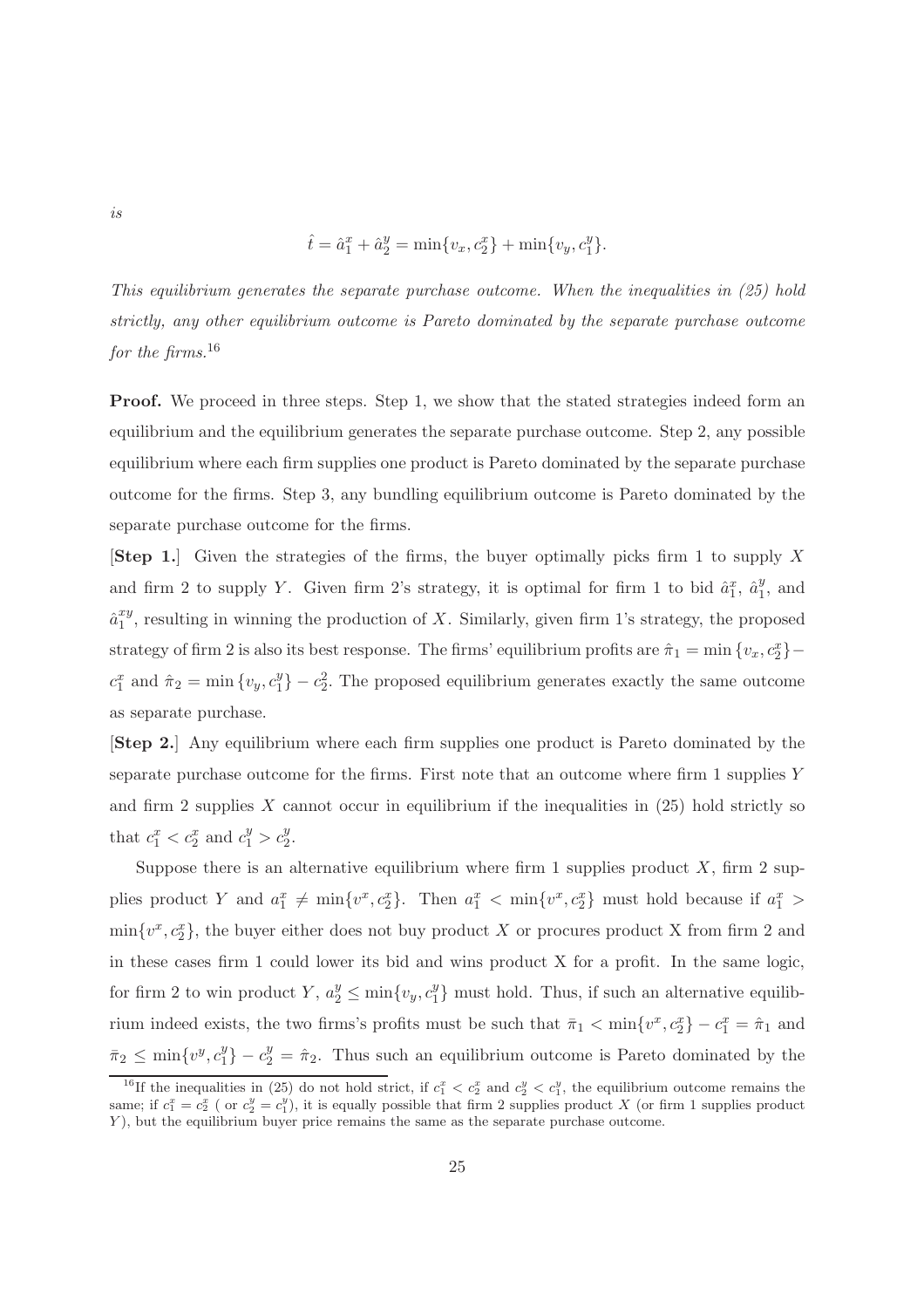separate purchase outcome for the firms. The same holds true for an equilibrium where firm 1 supplies product X, firm 2 supplies product Y and  $a_2^y$  $y_2^y \neq \min\{v^y, c_1^y\}$  $_{1}^{y}$ .

[Step 3.] Finally, we show that for the firms, any bundling equilibrium outcome is Pareto dominated by the equilibrium with separate purchase outcome.<sup>17</sup> Suppose without loss of generality that  $c_1^{xy} \leq c_2^{xy}$  $x_2^{xy}$ . Then, at the bundling equilibrium, we must have  $a_1^{xy} \le a_2^{xy}$  $x_y^{xy}$ , firm 1 supplies the package with a profit  $\tilde{\pi}_1 = a_1^{xy} - c_1^{xy}$  $i_1^{xy}$  and firm 2's profit is  $\tilde{\pi}_2 = 0$ . Moreover, the buyer's surplus from the bundle must not be lower than that from purchasing the two goods separately from firm 2 at  $c_2^x$  and  $c_2^y$  $2^y$ , which implies

$$
v_x + v_y - a_1^{xy} \ge \max\{v_x - c_2^x, 0\} + v_y - c_2^y.
$$

Thus, if  $v_x \ge c_2^x$ , then  $v_x + v_y - a_1^{xy} \ge v_x - c_2^x + v_y - c_1^y$  $y_1^y$ , or  $a_1^{xy} \le c_2^x + c_1^y$  $\frac{y}{1}$ , and hence

$$
\tilde{\pi}_1 = a_1^{xy} - c_1^{xy} \le c_2^x - c_1^x = \min\{v_x, c_2^x\} - c_1^x = \hat{\pi}_1.
$$

If  $v_x < c_2^x$ , then  $v_x + v_y - a_1^{xy} \ge \max\{v_x - c_2^x, 0\} + v_y - c_2^y = v_y - c_2^y \ge v_y - c_1^y$  $y_1^y$ , or  $v_x + c_1^y \ge a_1^{xy}$  $\begin{array}{c} xy, \\ 1, \end{array}$ and hence

$$
\tilde{\pi}_1 = a_1^{xy} - c_1^x - c_1^y \le v_x - c_1^x = \min\{v_x, c_2^x\} - c_1^x = \hat{\pi}_1.
$$

It follows that

$$
\tilde{\pi}_1 + \tilde{\pi}_2 \le \hat{\pi}_1 + \hat{\pi}_2,
$$

where the inequality holds strictly if  $\hat{\pi}_2 = \min \{v_y, c_1^y\}$  $\binom{y}{1}$  −  $c_2^y$  > 0. ■ The next lemma deals with the case where it is efficient to trade only one good. Without loss of generality, suppose it is efficient for firm 1 to supply product  $X$ .

**Lemma 5** Under cost realizations  $(c_1^x, c_1^y)$  $_1^y$ ) and  $(c_2^x, c_2^y)$  $_{2}^{y}$ ), suppose that

$$
c_1^x \le \min\{v_x, c_2^x\} \ and \ v_y < \min\{c_1^y, c_2^y\}.\tag{26}
$$

$$
\tilde{a}_1^x = c_2^x = \tilde{a}_2^x;
$$
  $\tilde{a}_1^y = c_1^y = \tilde{a}_2^y;$   $\tilde{a}_1^{xy} = \max\{c_1^{xy}, c_2^{xy}\} = \tilde{a}_2^{xy},$ 

and the firm with the lower total cost for X and Y will supply both goods.

<sup>&</sup>lt;sup>17</sup>Suppose the inequalities in (25) hold and in addition  $v_x \ge \max\{c_1^x, c_2^x\}$  and  $v_y \ge \max\{c_1^y, c_2^y\}$ , a bundling equilibrium indeed exists, with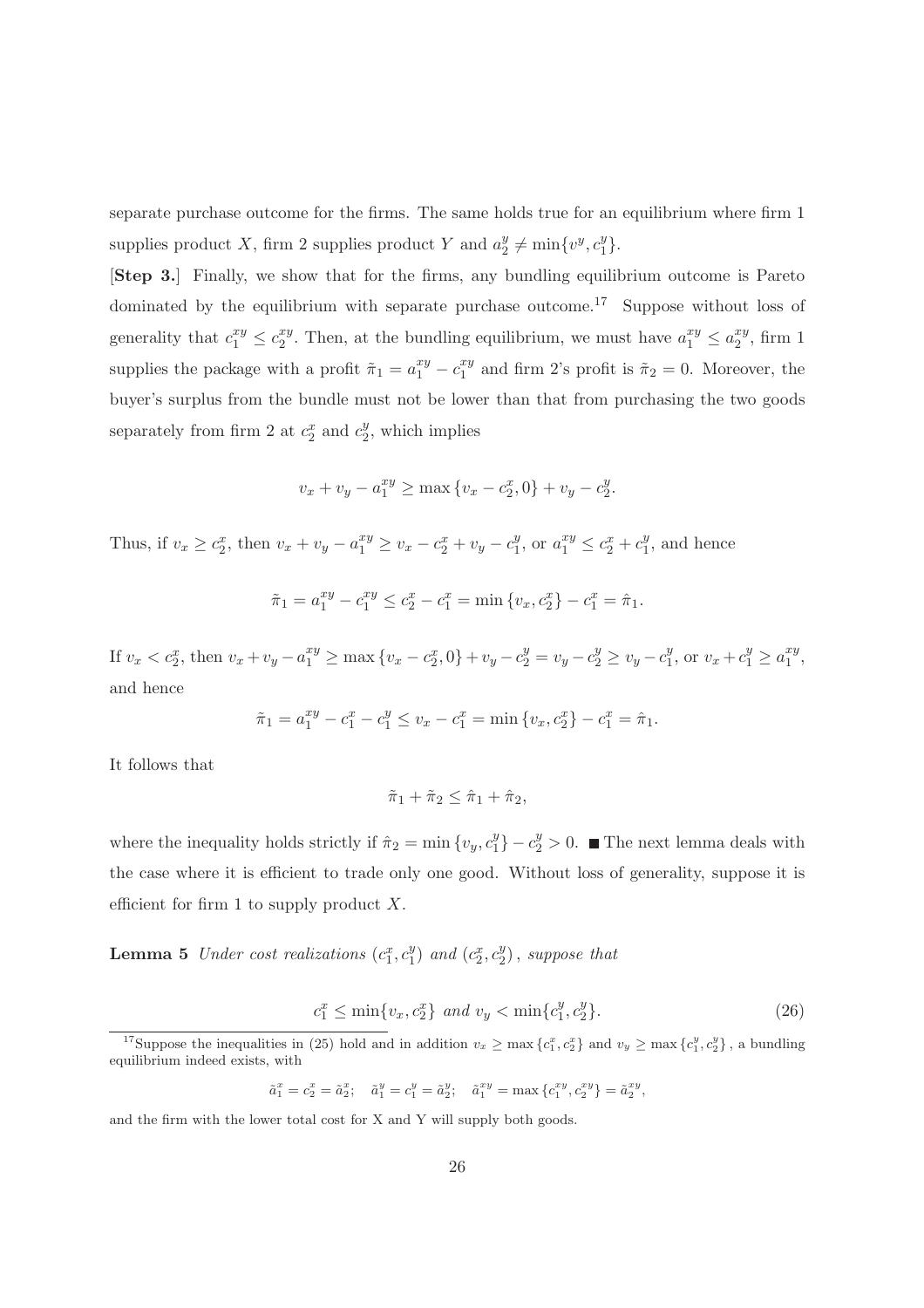Then the following strategies form an equilibrium

$$
\hat{a}_1^x = \min\{v_x, c_2^x\}, \quad \hat{a}_2^x = c_2^x; \quad \hat{a}_1^y = \max\{c_1^y, c_2^y\} = \hat{a}_2^y; \quad \hat{a}_1^{xy} = \max\{c_1^{xy}, c_2^{xy}\} = \hat{a}_2^{xy},
$$

where firm 1 supplies product X at price  $\min\{v_x, c_2^x\}$ , and product Y is not purchased. This is the unique equilibrium outcome if in addition  $c_1^x < c_2^x$ .<sup>18</sup>

Proof. [Equilibrium.] First, given the strategies of the two firms, the contract outcome is that the buyer only procures product  $X$  from firm 1. This is optimal for the buyer, because it cannot obtain positive surplus by separately purchasing  $Y$ , and its surplus from purchasing the bundle would be

$$
v_x + v_y - \max\{c_2^{xy}, c_1^{xy}\} \le v_x + v_y - c_2^{xy} = v_x - c_2^{x} + v_y - c_2^{y} < v_x - c_2^{x},
$$

lower than its surplus from purchasing  $X$  alone.

Next, obviously neither firm can benefit from unilaterally raising any of its bids, and neither firm can benefit from unilaterally lowering its bid for  $X$  or for  $Y$ .

Finally, if  $\max\{c_2^{xy}$  $x_y^{xy}, c_1^{xy}$  $\{a_1^{xy}\} > \min\{c_2^{xy}\}$  $x_y^{xy}, c_1^{xy}$  $\{x_i^y\}$ , we need to consider potential deviating bids for the bundle by the firm with the lower total cost. If  $c_2^{xy} < c_1^{xy}$ , then in order for firm 2 to profit from a deviation that enables it to supply the bundle, its bid  $a_2^{xy}$  must satisfy

$$
v_x + v_y - a_2^{xy} > v_x - \min\{v_x, c_2^x\},\
$$

or

$$
a_2^{xy} < v_y + \min\{v_x, c_2^x\} = v_y - c_2^y + \min\{v_x, c_2^x\} + c_2^y < v_y - c_2^y + c_2^x + c_2^y < c_2^x + c_2^y,
$$

which is not profitable. On the other hand, if  $c_1^{xy} < c_2^{xy}$ , then in order for firm 1 to profit from a deviation that enables it to supply the bundle, its bid  $a_1^{xy}$  must satisfy

$$
v_x + v_y - a_1^{xy} > v_x - \min\{v_x, c_2^x\},\
$$

<sup>&</sup>lt;sup>18</sup>If  $c_1^x = c_2^x$ , each firm has an equal probability of supply product X but the equilibrium price for the buyer remains the same.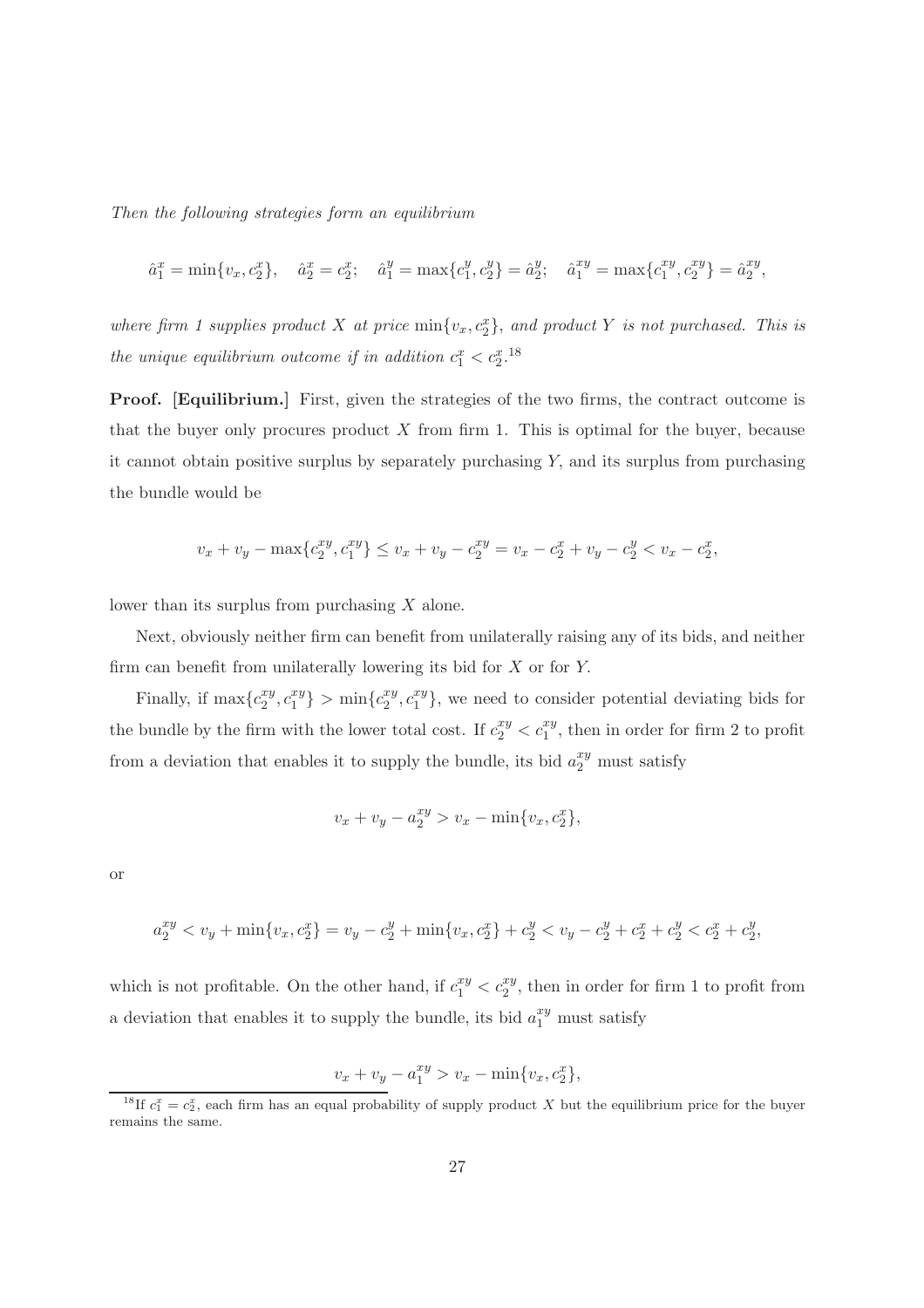or

$$
a_1^{xy} < v_y + \min\{v_x, c_2^x\} = v_y - c_1^y + \min\{v_x, c_2^x\} + c_1^y,
$$

or

$$
a_1^{xy} - (c_1^x + c_1^y) < v_y - c_1^y + \min\{v_x, c_2^x\} - c_1^x < \min\{v_x, c_2^x\} - c_1^x = \hat{a}_1^x - c_1^x,
$$

which is not profitable.

Thus, the proposed strategies indeed form an equilibrium. Its outcome is exactly the same as that from separate purchase.

[Uniqueness of the Equilibrium Outcome.] Suppose  $c_1^x < c_2^x$ . Clearly, there can be no other equilibrium in which only  $X$  is supplied, and there can be no equilibrium where only  $Y$  is supplied. At a possible equilibrium where the bundle is supplied, it must be supplied by the firm with the lower total cost for the two goods. Suppose  $c_1^{xy} \leq c_2^{xy}$  $x_2^{xy}$ . If there exists an equilibrium with a bundling outcome, the winning bundle price must be  $a_1^{xy} = \min\{v_x + v_y, c_2^{xy}\}$  $\{x^y\}$ . Then, firm 1's profit from supplying the bundle is  $a_1^{xy} - c_1^{xy}$  $_{1}^{xy}$ , whereas if it deviates to supplying X alone at price min  $\{v_x, c_2^x\}$ , its profit is min  $\{v_x, c_2^x\} - c_1^x$ . The deviation is acceptable to the buyer because

$$
v_x + v_y - a_1^{xy} = v_x + v_y - \min\{v_x + v_y, c_2^{xy}\} \le v_x - c_2^{x} \le v_x - \min\{v_x, c_2^{x}\},\
$$

and the deviation is profitable to firm 1 because

$$
a_1^{xy} - c_1^{xy} = \min \{v_x + v_y, c_2^x + c_2^y\} - c_1^x - c_1^y < \min \{v_x, c_2^x\} + v_y - c_1^x - c_1^y
$$
  

$$
< \min \{v_x, c_2^x\} - c_1^x.
$$

Suppose next  $c_1^{xy} > c_2^{xy}$ , then at the possible equilibrium with bundled outcome, to prevent the buyer from purchasing  $X$  alone from firm 1, we must have

$$
v_x + v_y - a_2^{xy} \ge v_x - c_1^x,
$$

which can be true only if

$$
v_x + v_y - c_2^{xy} \ge v_x - c_1^x \ge 0,
$$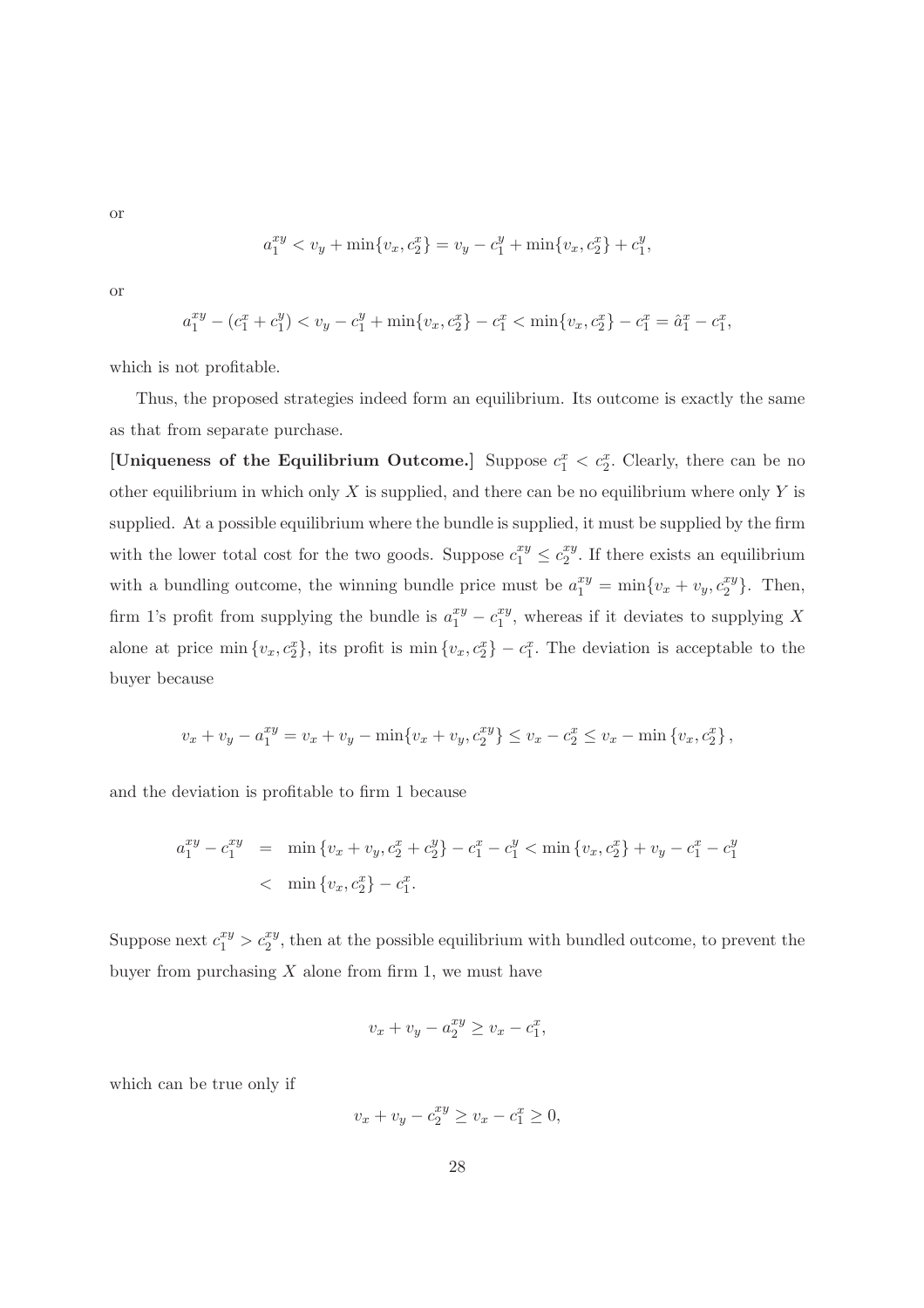$$
v_y + c_1^x \ge c_2^x + c_2^y,
$$

which is not possible because  $v_y < c_2^y$  and  $c_1^x < c_2^2$ .

Notice that Lemmas 3-5 continue to hold if the identities of the firms in  $(24)-(26)$  are switched. Moreover, mixed bundling delivers the same equilibrium outcome as separate purchase, unless the cost realizations  $(c_1^x, c_1^y)$  $\binom{y}{1}$  and  $(c_2^x, c_2^y)$  $2<sup>y</sup>$  are such that it is efficient for each firm to supply one different good, in which case there can be other equilibrium outcome under mixed bundling, but Pareto dominated by the separate purchase outcome for the firms. Recall from Theorem 1 that when  $v_x, v_y > \mu_2$ , buyer surplus is higher under pure bundling than under separate purchase. Hence, when  $v_x, v_y > \mu_2$ , the expected procurement price is higher under mixed bundling than under pure bundling if, in the presence of multiple equilibria, suppliers choose to play their Pareto dominating equilibrium with separate purchase outcome. We therefore arrive at the following conclusion.

**Proposition 4** The equilibrium outcome under separate purchase is always an equilibrium outcome under mixed bundling. Furthermore, if  $v_x, v_y > \mu_2$ , then the expected buyer surplus is lower under mixed bundling than under pure bundling if, in the presence of multiple equilibria, sellers choose to play the Pareto dominating equilibrium associated with separate purchase outcome.

The desirability of mixed bundling is thus very different for a buyer engaged in procurement and for a monopoly seller. In a typical model of bundled sales by a monopoly seller, making the individual goods available together with the bundle gives the seller more options to extract consumer surplus. The seller can often choose the prices for the individual goods and the bundle in such a way that the profit under mixed bundling is higher than that under both pure bundling and separate selling. For a buyer conducting procurement auctions, however, the procurement prices are determined through competitive bidding by the sellers. When sellers are invited to bid on the price for the two goods as a package, the option for them to also bid on the prices of individual goods changes their strategic interactions, enabling them to coordinate to higher bids for the bundle so that the equilibrium outcome becomes that of

or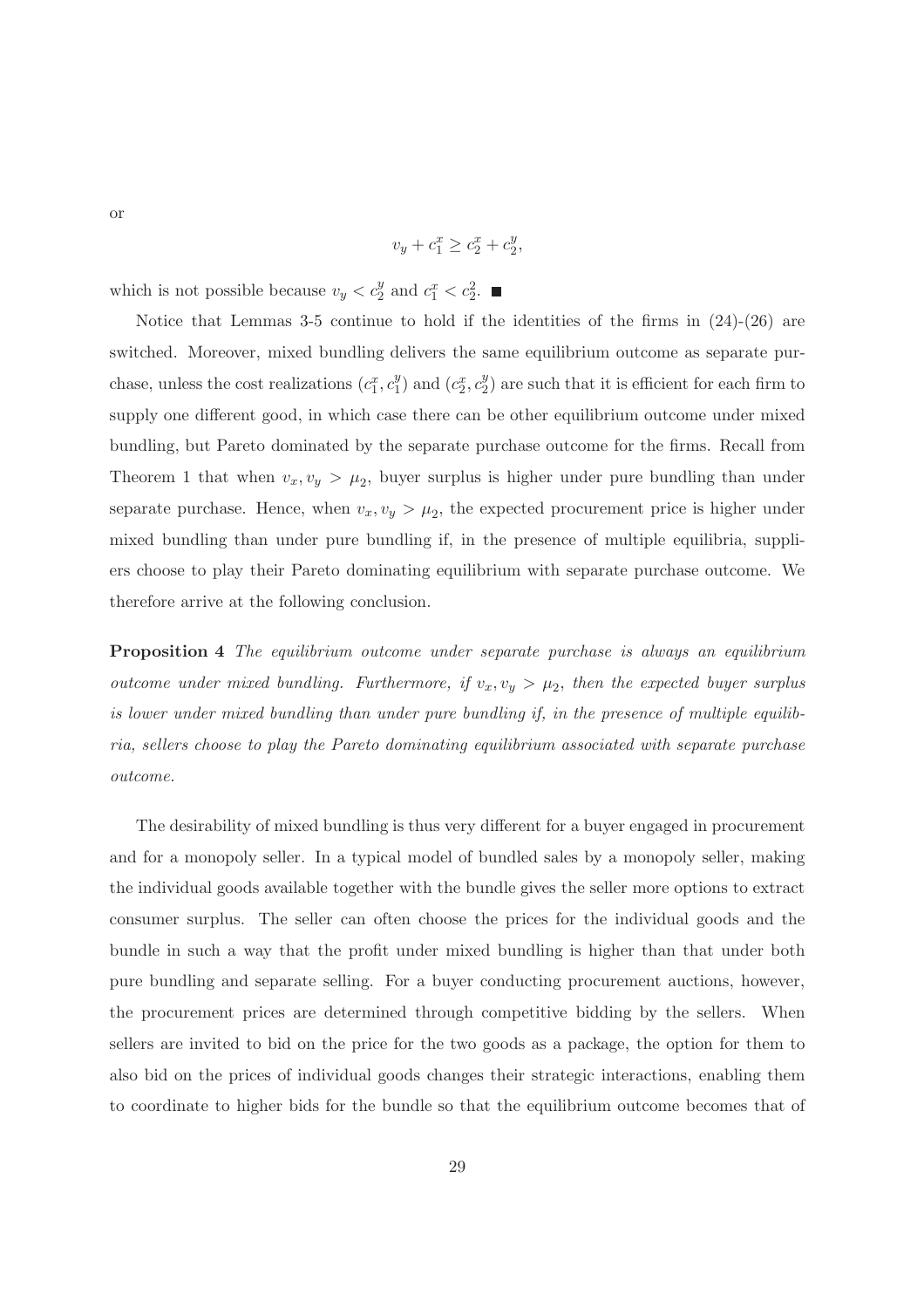separate procurement. In particular, when the firms can also bid to supply individual products, each firm has the incentive to raise its bid for the bundle because if he loses the bidding for the bundle, he can still win the bidding for a single product, and this relaxes the competition for the bundle. Mixed bundling can thus result in lower buyer surplus than pure bundling if the latter generates higher expected buyer surplus than separate purchase, as when  $v_x, v_y \ge \mu_2$ . In fact, provided that firms will play the Pareto dominating equilibrium in the presence of multiple equilibria, mixed bundling is strictly dominated by pure bundling whenever  $W^S < W^B$ .

#### 6. Concluding Remarks

This paper has derived several results on bundled procurement, in an environment where a buyer procures multiple products from competing firms: (1) Pure bundling generates higher buyer surplus than separate purchase, so long as trade for each good is sufficiently likely. (2) The bundling advantage changes non-monotonically with product values, possibly first decreasing and then increasing. It tends to be larger when costs for two goods are less dependent or when the variance of each cost is higher. (3) Mixed bundling enables firms to coordinate to higher prices and sustain the equilibrium outcome under separate purchase. Consequently, pure bundling will dominate mixed bundling for the buyer when product values are high.

For convenience, we have developed our analysis in a model with two products and two suppliers. But the numbers of products and of suppliers are not essential for the key idea behind our results, namely that firms will compete more aggressively due to more symmetric costs under bundling, and this competition effect dominates the potential adverse tying effect when trade for each good is likely to be efficient. We thus expect that the basic insights from our analysis will continue to be valid in settings with more products and firms.

There are other ways in which our model can be extended or modified. One of our important assumptions is that the buyer has limited commitment ability, in the sense that it can commit to one of the three procurement strategies considered, but not to a specific reserve price. It could be interesting for future research to relax this assumption. Also, instead of assuming that the buyer's product valuations are publicly known, future research might also explore the possibility that product values are realizations of random variables learned privately by the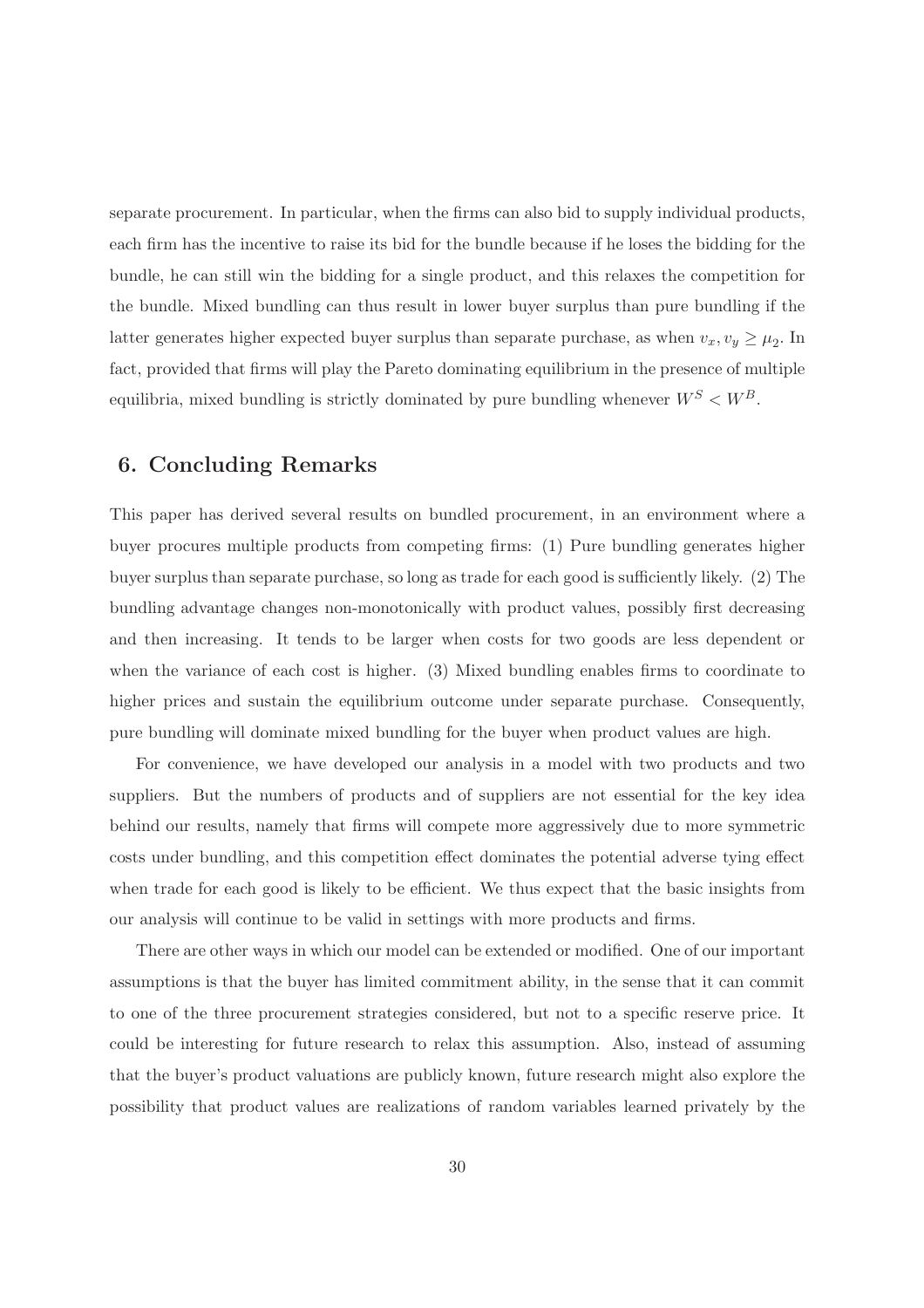buyer.<sup>19</sup>

The buyer in our analysis has the market power to choose a procurement strategy that maximizes her surplus. As one might expect, this market power can lead to distortions that reduce total welfare. In fact, because the supplier for a good is sometimes not the lowestcost firm under pure bundling but will always be under separate purchase, pure bundling has lower expected cost efficiency than separate purchase. Thus, the buyer's optimal choice of procurement is generally not socially optimal, in the sense that expected total welfare is lower under pure bundling than under separate purchase. $^{20}$ 

In practice, there are other factors that could influence the choice of procurement strategies, such as (dis)economies of scope in production or in transaction. Controlling for these other factors, our theory predicts that pure bundling is more likely to be selected as a procurement strategy relative to separate purchase when: (i) the values of products are higher relative to their possible costs, (ii) costs for different goods are more negatively dependent or less positively dependent, and (iii) the cost dispersion of each good is higher. It would be interesting for future research to empirically evaluate these predictions.

<sup>&</sup>lt;sup>19</sup>Notice that our analysis covers the case where  $v_x$  and  $v_y$  are realizations of random variables learned privately by the buyer but are known publicly to be above  $\bar{c}$ .

<sup>&</sup>lt;sup>20</sup>However, if product values were realizations of random variables and were the buyer's private information, then pure bundling could potentially have higher total welfare than separate purchase, possibly due to higher expected total output associated with the lower total prices under bundling.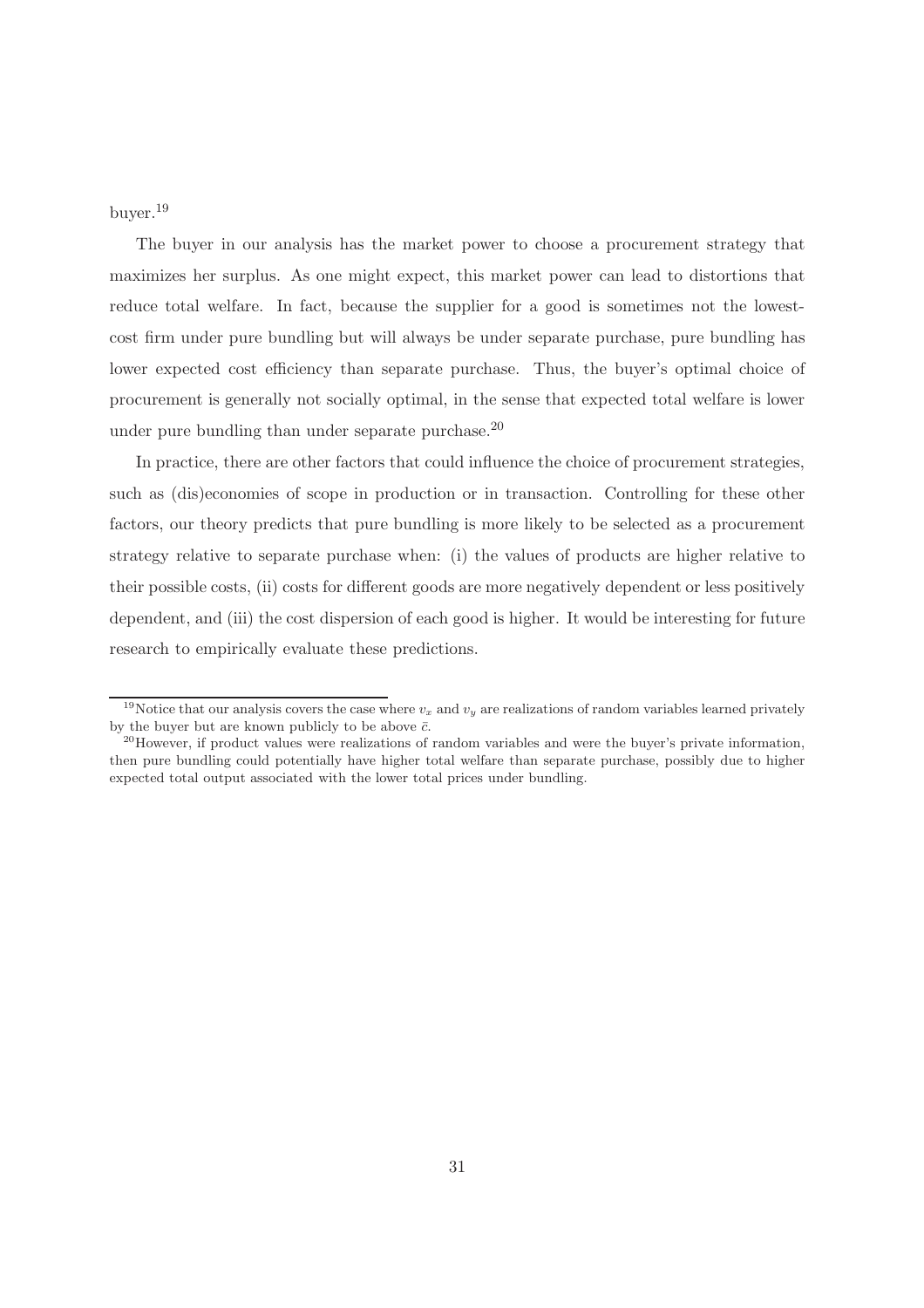#### References

- [1] Adams, W. and J. Yellen (1976), "Commodity Bundling and the Burden of Monopoly," Quarterly Journal of Economics, 90, 475-98.
- [2] Anton, J. J., and D. A. Yao (1989), "Split Awards, Procurement, and Innovation," RAND Journal of Economics, 20, 538-32.
- [3] Anton, J. J., and D. A. Yao (1992), "Coordination in Split Award Auctions," Quarterly Journal of Economics, 107, 681-707.
- [4] Armstrong, M. (2013), "A more general theory of commodity bundling," Journal of Economic Theory, 148, 448-72.
- [5] Armstrong, M. and J. Vickers (2010), "Competitive Non-linear Pricing and Bundling," Review of Economic Studies, 77, 30-60.
- [6] Chen, Y. (1997), "Equilibrium Product Bundling," Journal of Business, 70, 85-103.
- [7] Chen, Y., and M. Riordan (2013), "Profitability of Product Bundling," International Economic Review, 54, 35-57.
- [8] Chen, Y., and T. Zhang (2014), "Interpersonal Bundling," Management Science, forthcoming.
- [9] Chu, S., P. Leslie, and A. Sorensen (2011), "Bundle-Size Pricing as an Approximation to Mixed Bundling," American Economic Review, 101, 263-303.
- [10] Dana, J. D. (2012), "Buyer Groups as Strategic Commitments," Games and Economic Behavior, 74, 470-85.
- [11] Fang, H. and P. Norman (2006), "To Bundle or not to Bundle," RAND Journal of Economics, 37, 946-63.
- [12] Gong, J., J. Li and R. P. McAfee (2012), "Split-award Contracts with Investment," Journal of Public Economics, 96, 188-97.
- [13] Jehiel, P., M. Meyer-ter-Vehn, and B. Moldovanu (2007), "Mixed Bundling Auctions," Journal of Economic Theory, 134, 494-512.
- [14] Johnson, J. P. and D. P. Myatt (2006), "On the Simple Economics of Advertising, Marketing, and Product Design." American Economic Review, 96, 756-84.
- [15] Li, S., H. Sun, J. Yan, and J. Yu (forthcoming), "Bundling decisions in procurement auction with sequential tasks," Journal of Public Economics, forthcoming.
- [16] Long, J. B. Jr., "Comments on 'Gaussian Demand and Commodity Bundling," Journal of Business 57 (1984), S235-S246.